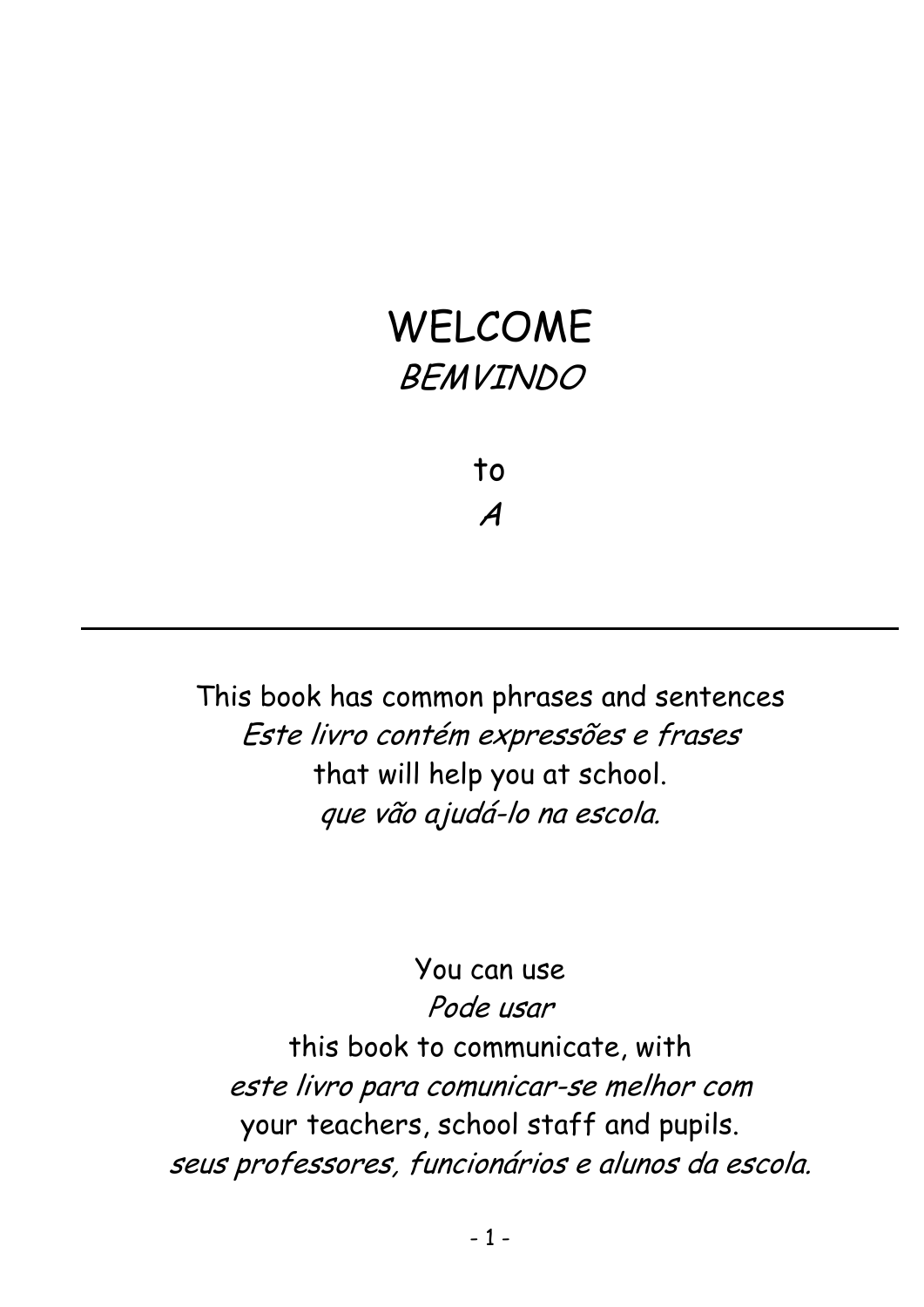#### **Contents Conteúdo**

| $1_{\cdot}$ | Introduction                                                      | Introdução                                           | 3  |
|-------------|-------------------------------------------------------------------|------------------------------------------------------|----|
| 2.          | Family and Background Família e origem                            |                                                      | 5  |
| 3.          | Educational Background Educação                                   |                                                      | 7  |
| 4.          | <b>School Routines</b>                                            | Rotina escolar                                       | 9  |
|             | 5. Asking for Help                                                | Pedindo ajuda                                        | 11 |
|             | 6. Question Words                                                 | Fazendo perguntas                                    | 12 |
|             | 7. Using a Dictionary                                             | Usando um dicionário                                 | 13 |
|             |                                                                   | 8. Classroom Instructions Instruções na sala de aula | 15 |
| 9.          | Homework                                                          | Trabalho de casa                                     | 17 |
|             | 10. Asking about Homework Perguntando sobre o<br>trabalho de casa |                                                      | 18 |
|             | 11. For the Pupil                                                 | Para o aluno                                         | 20 |
|             | 12. School Trips                                                  | Passeios escolares                                   | 22 |
|             | 13. School Holidays                                               | <i>Férias escolares</i>                              | 24 |
|             | 14. Notes                                                         | Notas                                                | 26 |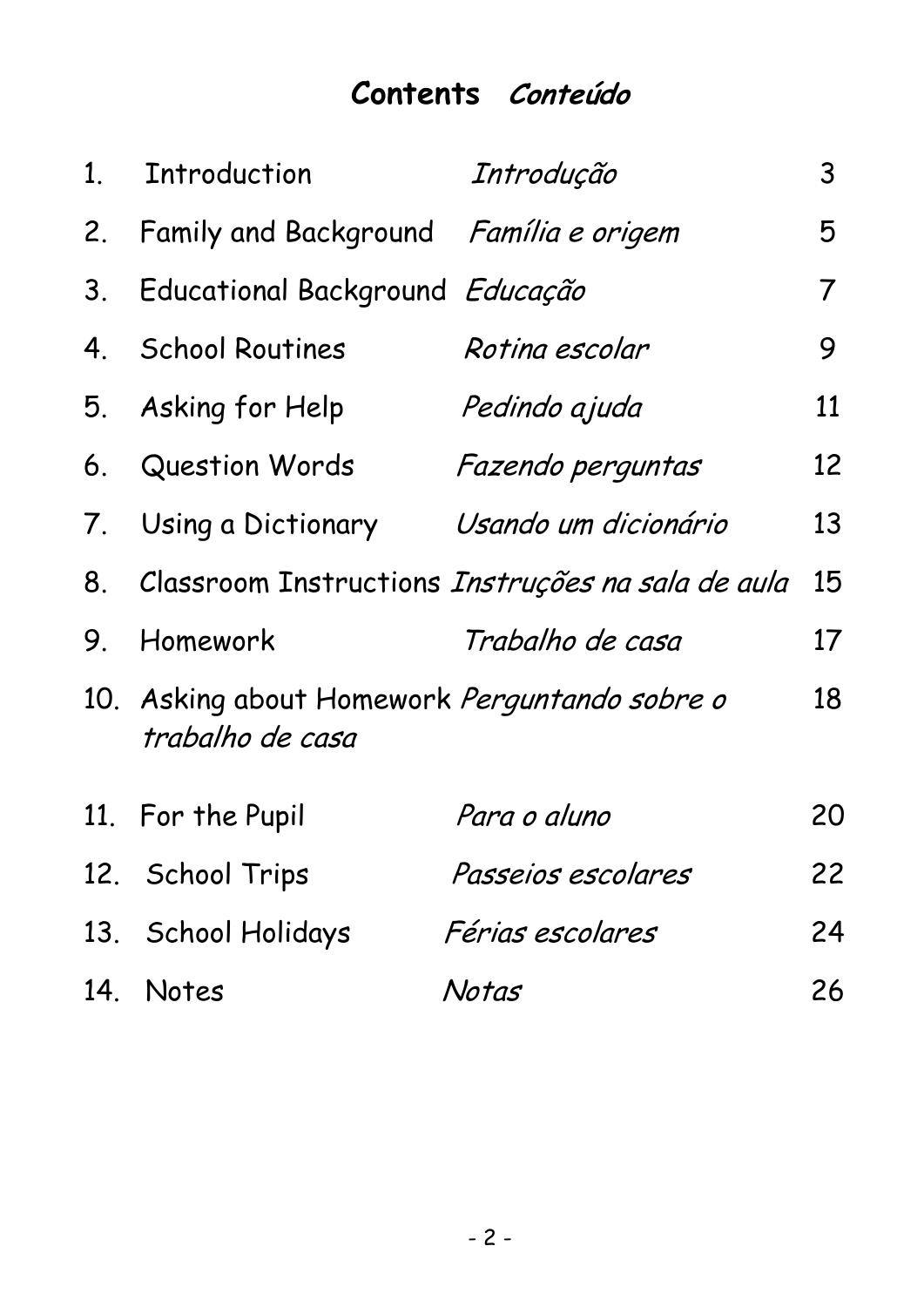### **Introduction Introdução**

- Hello! Olá.
- How are you? Como está ?
- Good morning. Bom dia.
- What is your name? Como se chama?
- My name is \_\_\_\_\_\_\_\_\_\_\_. Chamo-me \_\_\_\_\_\_\_\_\_
- How old are you? Quantos anos tem?
- I am \_\_\_\_\_\_ years old. Tenho \_\_\_\_ anos de idade.
- I am your teacher. Come here. Sou seu professor. Venha cá.
- 
- Please sit down. Por favor sente-se.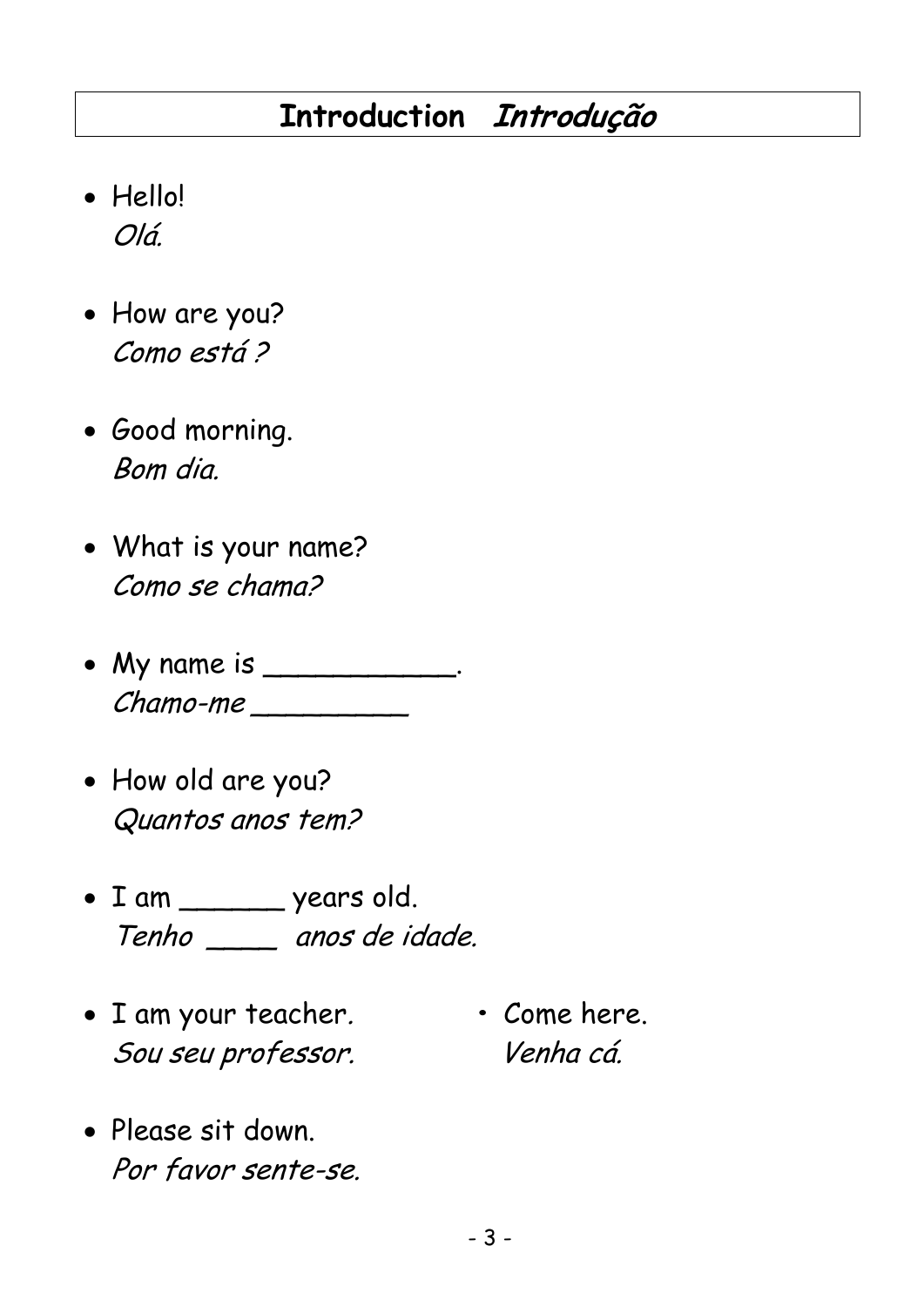- I will take you round the school. Eu te mostrarei a escola.
- Come with me. Venha comigo.
- It is assembly time. É hora da assembléia.
- We have to go into the hall. Temos que entrar no salão.
- This is your classroom. Esta é sua sala de aula.
- This is the toilet. Este é o banheiro.
- It is dinner time. É hora de jantar.
- It is time to go home. Éhora de ir para casa.

School office hall hall hibrary Escritório da escola salão biblioteca

- 4 - Stairs playground gym Escada pátio de recreio ginásio.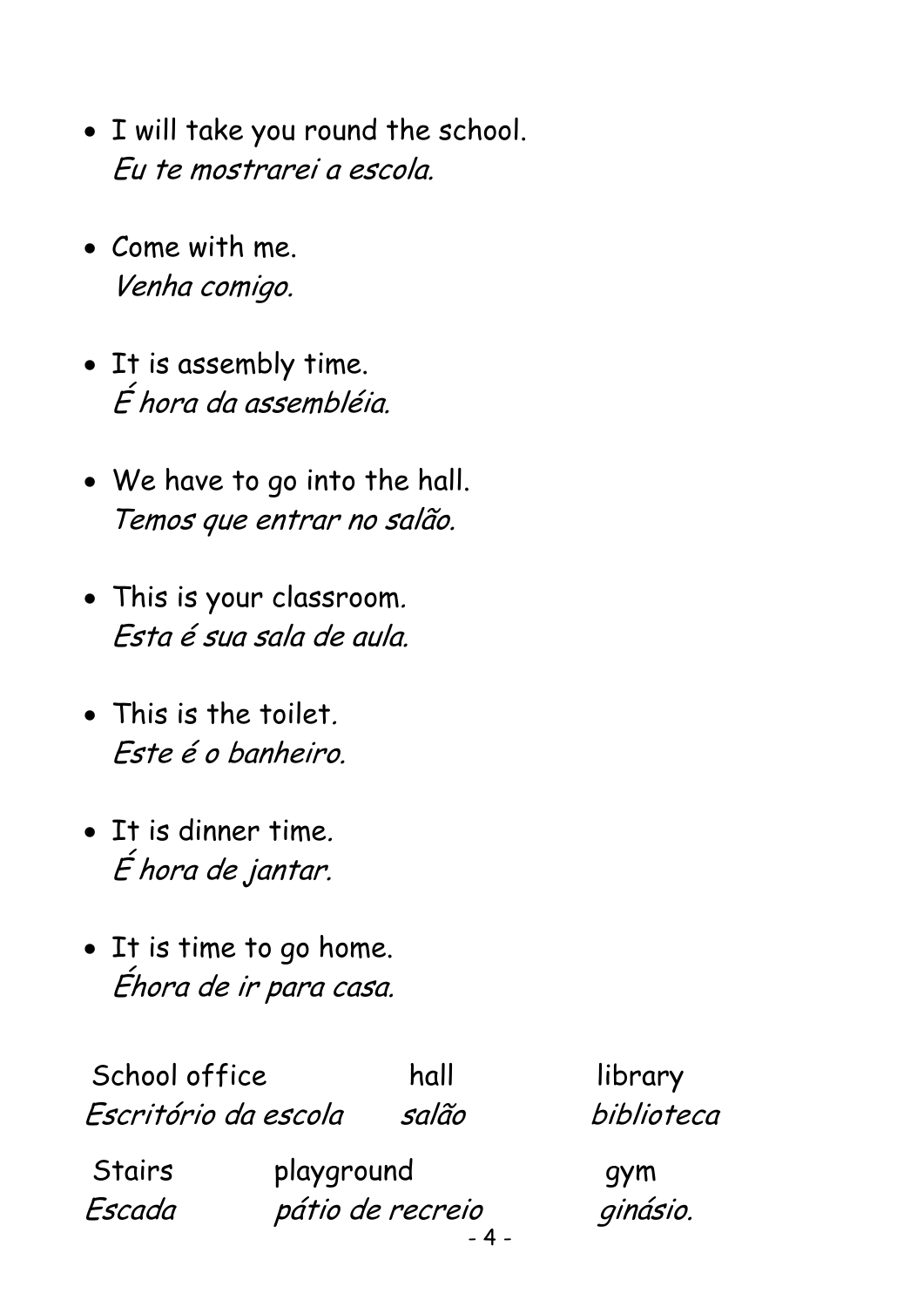## **Family and Background Information Família e Origem**

- Which languages do you speak? Quais línguas fala?
- Does anyone in your family speak English? Alguém na sua família fala inglês?
- Can somebody in your family help you with your homework? Alguém na sua família pode ajudá-lo com o trabalho de casa?

|              | • Does your mum go to work?<br>A sua mãe trabalha?    |            | Yes<br>Sim              |             | No<br>Não |
|--------------|-------------------------------------------------------|------------|-------------------------|-------------|-----------|
|              | • Who brings you to school?<br>Quem te traz à escola? |            |                         |             |           |
|              | • Who do you go home with?<br>Com quem vai para casa? |            |                         |             |           |
|              | • How do you come to school?<br>Como vem à escola?    |            |                         |             |           |
| mãe          | mother father sister brother<br>pai                   | irmã irmão |                         | aunt<br>tia |           |
| uncle cousin | tio primo/prima avó                                   |            | grandmother grandfather | avô         |           |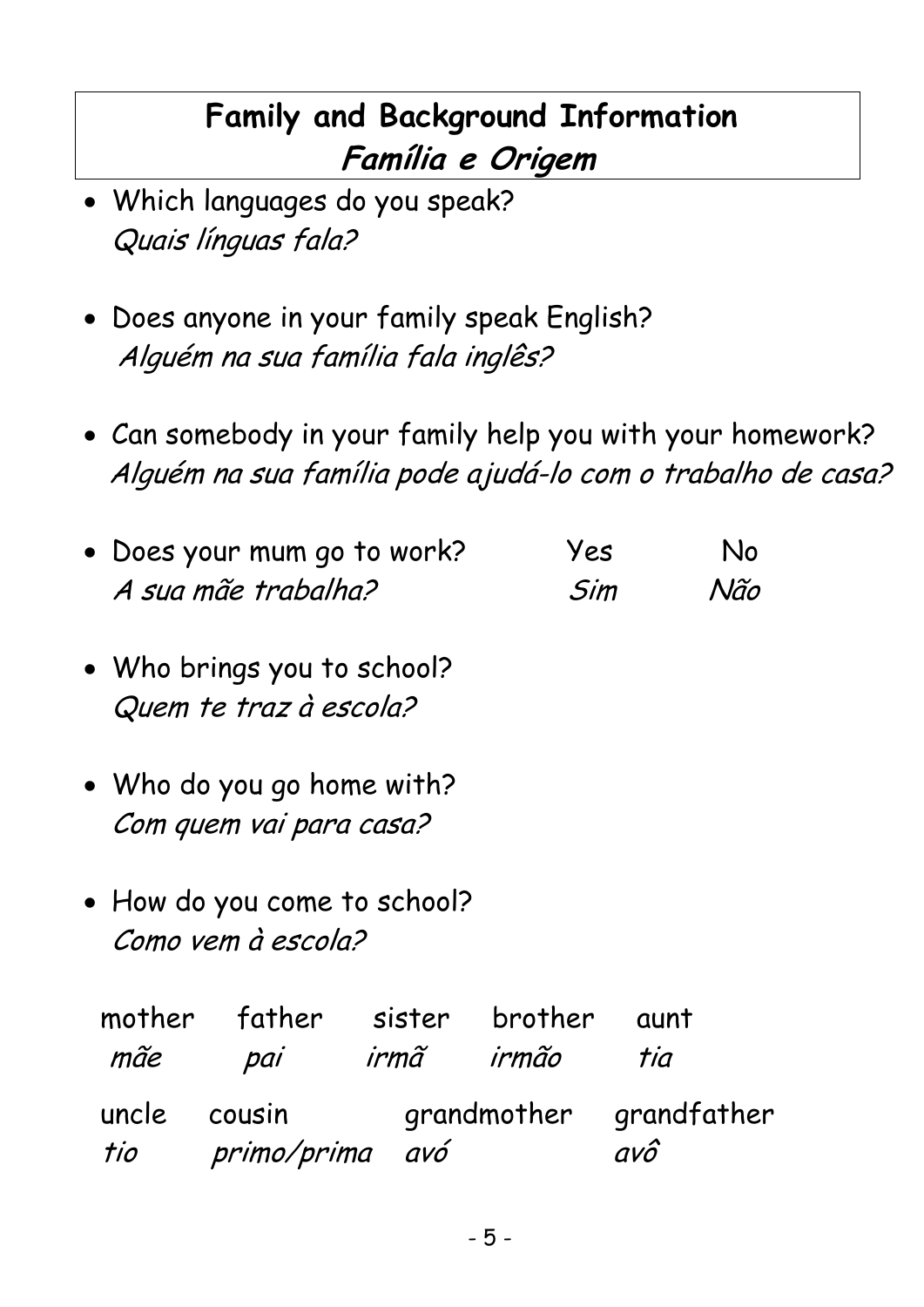- I can speak \_\_\_\_\_\_\_\_\_\_\_\_\_\_\_\_\_\_\_\_\_\_\_\_ . Eu falo \_\_\_\_\_\_\_\_\_\_\_\_\_\_\_\_\_\_\_\_\_\_\_\_\_\_\_\_.
- I have sister and strategies brother. Eu tenho \_\_\_\_\_\_\_ irmã e \_\_\_\_\_\_\_\_\_irmão.
- My \_\_\_\_\_\_\_\_\_\_\_\_\_\_ can speak a little English. Meu/Minha \_\_\_\_\_\_\_\_fala um pouco de inglês.
- My \_\_\_\_\_\_\_\_\_\_\_\_\_\_\_\_\_ can speak English well. Meu/Minha \_\_\_\_\_\_\_\_\_fala inglês bem.
- My \_\_\_\_\_\_\_\_\_\_\_\_\_\_\_\_\_\_ can help me with homework. Meu/Minha \_\_\_\_\_\_\_\_\_\_\_\_ pode me ajudar com o trabalho de casa.
- My \_\_\_\_\_\_\_\_\_\_\_\_\_\_\_\_\_ brings me to school. Meu/Minha \_\_\_\_\_\_\_\_\_\_ me traz à escola.
- I go home with my \_\_\_\_\_\_\_\_\_\_\_\_\_\_\_\_. Vou para casa com meu/minha \_\_\_\_\_\_\_\_\_.
- I walk to school  $\cdot$  I come by bus.

Eu Venho à escola a pé. Eu venho de autocarro.

• I come by car. • I come to school on my own. Eu venho de carro. Eu venho à escola sozinho/sozinha.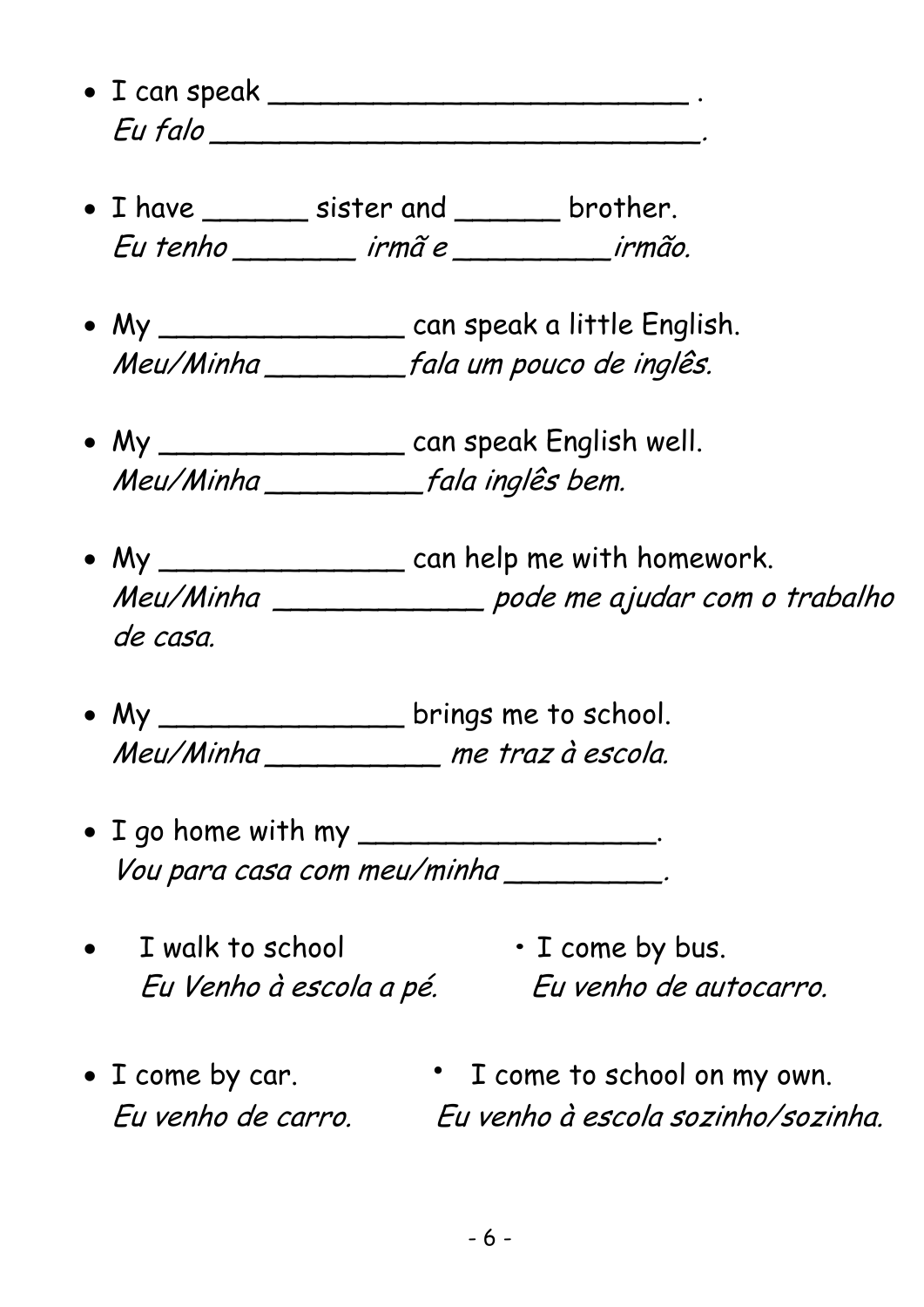### **Educational Background - Educação**

- Which class were you in before you came to England? Em que ano estava antes de vir para a Inglaterra?
- At what age do you start school in \_\_\_\_\_\_\_\_\_\_ ? Com que idade começou a escola em \_\_\_\_\_\_\_\_\_
- Which language did you use at school? Que língua falava na sua escola?
- Did you learn any other languages at school? Aprendeu alguma outra língua na escola?
- Did you learn English in your school? Aprendeu inglês na escola?
- How many years did you study English as a foreign language? Quantos anos estudou inglês como língua estrangeira?
- Did you take any extra lessons after school? Tinha outras aulas depois da escola?
- Do you pay any musical instruments? Toca algum instrumento musical?
- I can read and write \_\_\_\_\_\_\_\_\_\_\_\_\_\_\_\_\_\_\_ . Sei ler e escrever\_\_\_\_\_\_\_\_\_\_\_\_\_\_\_\_\_\_\_\_\_\_.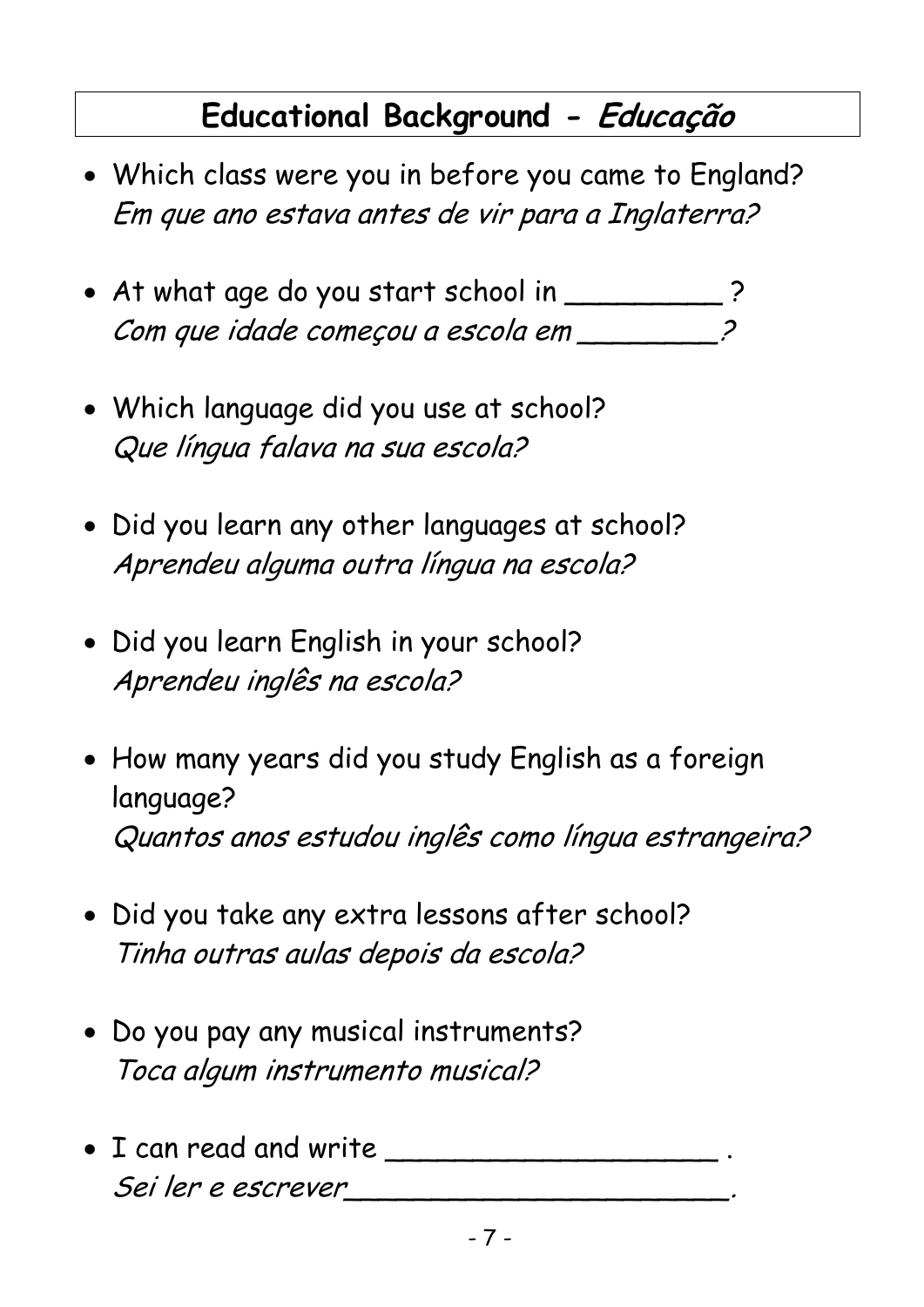• Circle the subjects you studied at school. Circule as matérias que estudava na escola.

| maths<br>matemática |                      | science<br>ciências |                    | physics<br>física | biology<br>biologia                  |
|---------------------|----------------------|---------------------|--------------------|-------------------|--------------------------------------|
| chemistry           |                      |                     | geography          | history           | music                                |
| química             |                      |                     | geografia          | história          | música                               |
| art<br>arte         | religion<br>religião |                     | sports<br>esportes |                   | physical exercise<br>educação física |

- Which of these subjects did you study in English? Quais destas matérias estudava em inglês?
- My favourite subject is \_\_\_\_\_\_\_\_\_\_\_\_\_. Minha matérial favorita é \_\_\_\_\_\_\_\_\_\_\_\_.
- I also enjoy \_\_\_\_\_\_\_\_\_\_\_\_\_\_\_\_\_\_\_\_\_\_\_\_\_\_\_very much. Também gosto muito de \_\_\_\_\_\_\_\_\_\_\_\_\_.
- I am good at \_\_\_\_\_\_\_\_\_\_\_\_\_\_\_\_\_\_\_\_\_\_\_\_\_ .  $S$ ou bom/boa em  $\_\_\_\_\_\_\_\_\_\_\_\,.$
- I can play the \_\_\_\_\_\_\_\_\_\_\_\_\_\_\_\_\_\_\_\_\_ . Sei tocar \_\_\_\_\_\_\_\_.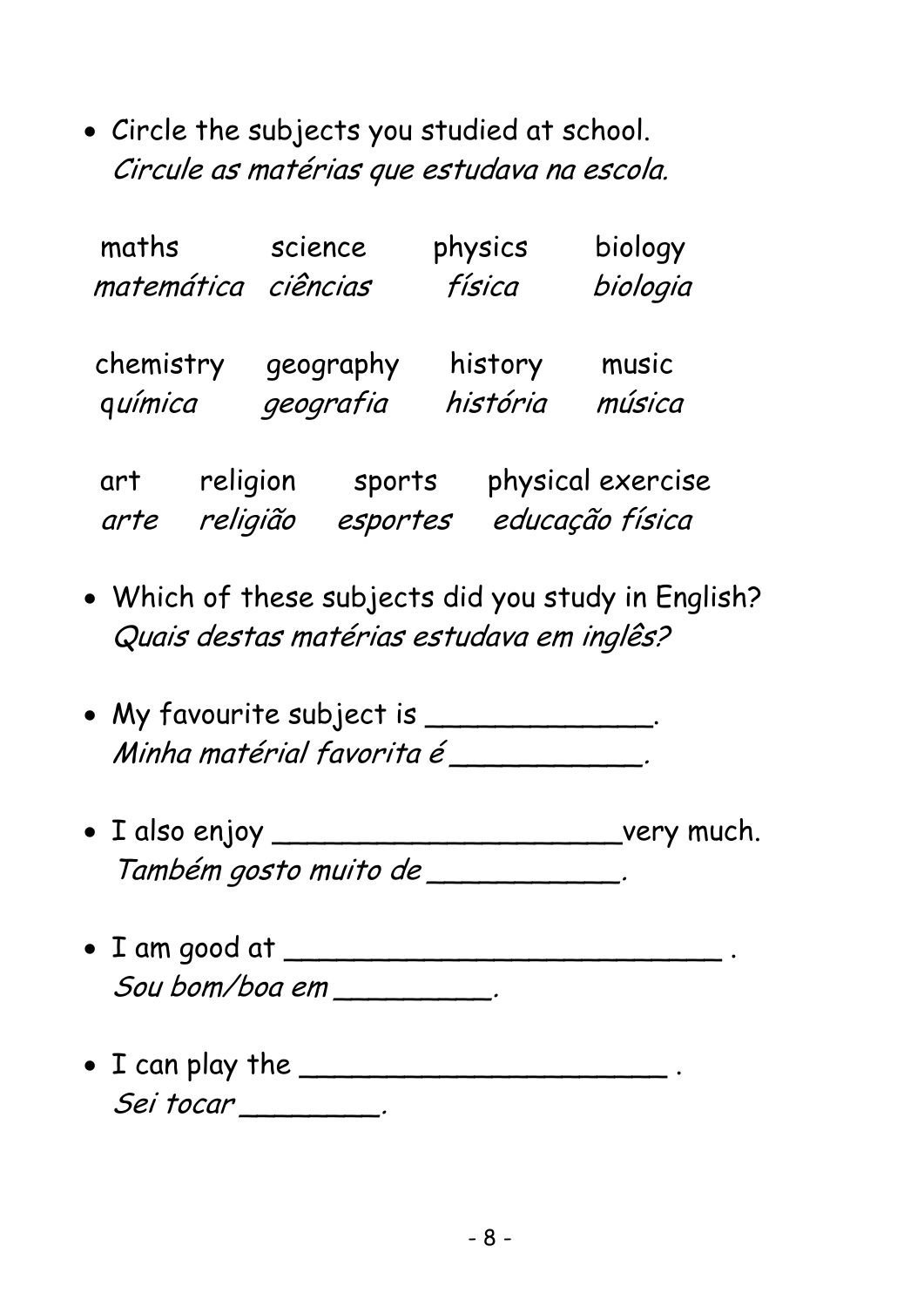### **School Routines Rotina escolar**

- School begins at \_\_\_\_\_\_ and ends at \_\_\_\_\_\_ . A escola começa às etermina às
- The first lesson is at \_\_\_\_\_\_\_\_\_\_. A primeira aula é às \_\_\_\_\_\_\_\_.
- There is a morning break at \_\_\_\_\_\_ for \_\_\_\_\_\_ minutes. Há um intervalo de manhã às durante minutos.
- Lunch is at \_\_\_\_\_\_\_\_\_\_ for \_\_\_\_\_\_\_\_ hour and \_\_\_\_\_\_\_ minutes. O almoço é às \_\_\_\_\_\_durante \_\_\_\_ hora e \_\_\_\_\_minutos.
- There are \_\_\_\_\_\_\_\_\_ lessons in the day. Há \_\_\_\_\_\_\_ aulas no dia.

 $\overline{\phantom{a}}$  . The contract of the contract of  $\overline{\phantom{a}}$ 

• There is a period where you will meet your tutor. This is at

Há um período quando tu vais encontrar teu "tutor". Isto é  $\dot{a}s$  \_\_\_\_\_\_\_\_\_\_.

• You can borrow books from the school library. Pode pegar livros emprestados na biblioteca da escola.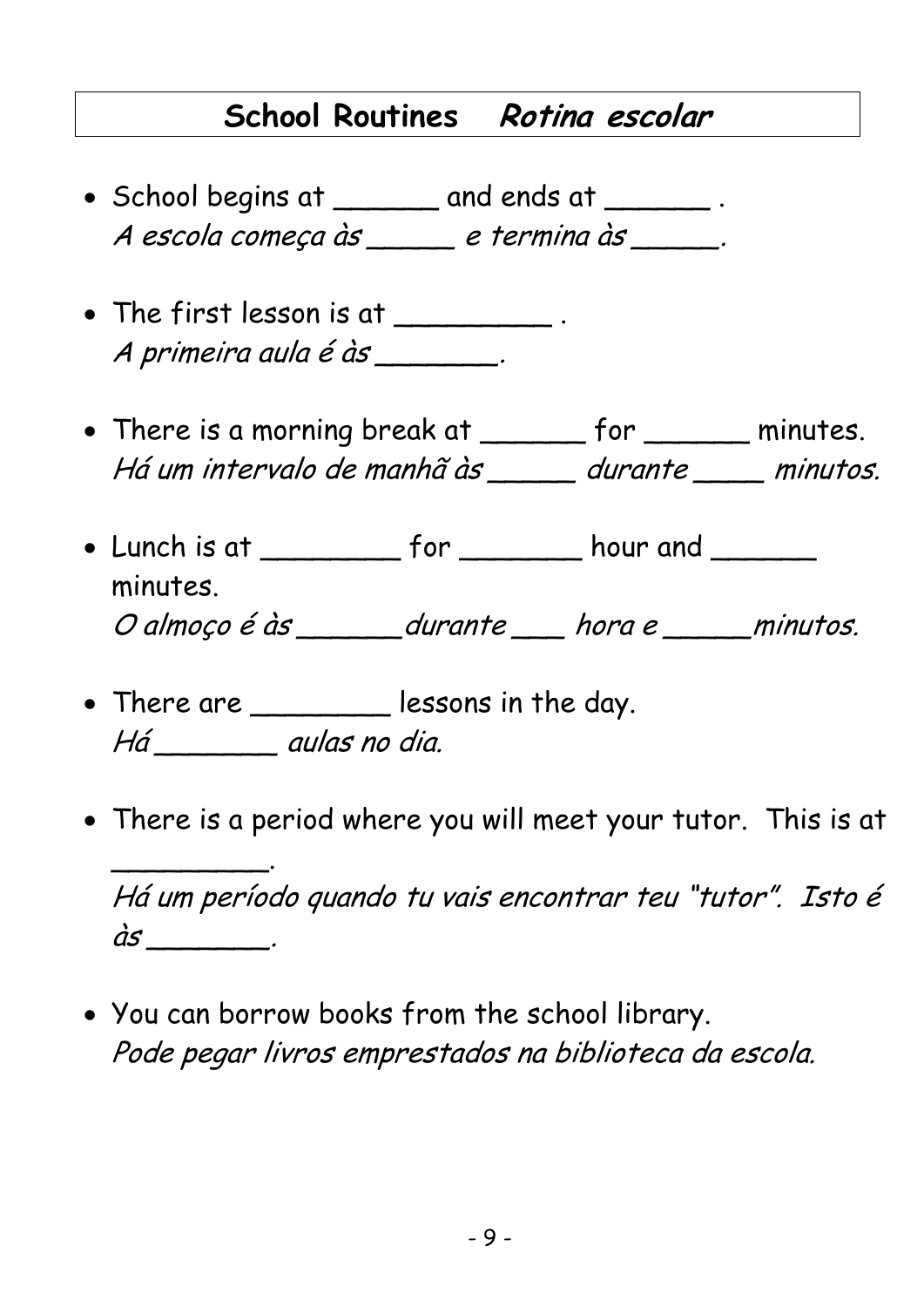- Each lesson takes place in a different room. The number of the room is written on your time-table. Cada aula acontece numa sala diferente. O número da sala está escrito no seu horário.
- You can either bring a packed lunch to school or have a school dinner. Pode trazer um lanche de casa ou pode comer a refeição da escola.
- PE (games lessons) will be on \_\_\_\_\_\_\_\_. You will need to bring your PE kit to school. Educação física será em \_\_\_\_\_\_\_\_. Precisa trazer seu kit para a escola.
- The PE kit is clothes you need for your games lesson. O kit são as roupas que precisa para sua aula de educação física.

| school dinner<br>almoço escolar | games lessons<br>aula de educação física futebol | football |
|---------------------------------|--------------------------------------------------|----------|
| netball                         | clothes                                          | shorts   |
| handebol                        | roupas                                           | shorts   |
| trainers                        | tracksuit                                        | T-shirt  |
| tênis                           | roupas para correr                               | camiseta |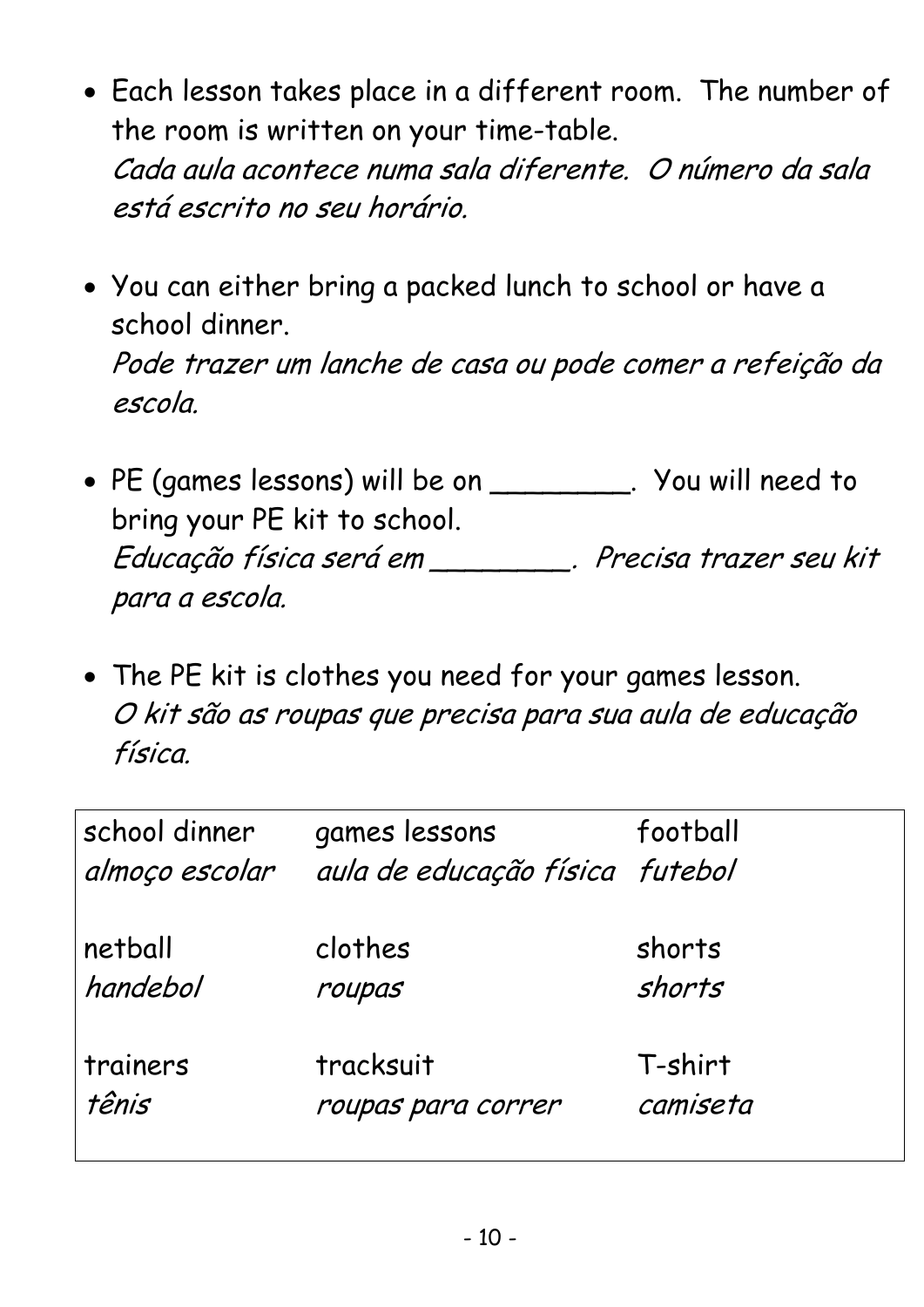### **Asking for Help Pedindo ajuda**

- Could you please show me the way to the toilet. Por favor, pode me mostrar o caminho para a casa de banho?
- I can't find my: Não consigo encontrar minha/meu:

| bag                     | book            | pen                                  | pencil-case          |
|-------------------------|-----------------|--------------------------------------|----------------------|
| bolsa                   | livro           | caneta                               | estojo               |
| money<br>dinheiro       | diary<br>agenda | exercise book<br>livro de exercícios | timetable<br>horário |
| lunch-box<br>merendeira | coat<br>casaco  |                                      |                      |

- Where is the library? Onde é a biblioteca?
- How long can I borrow the books for? Quanto tempo posso ficar com os livros?
- Where is this room? Onde é esta sala?
- I don't know where to go. Não sei onde ir.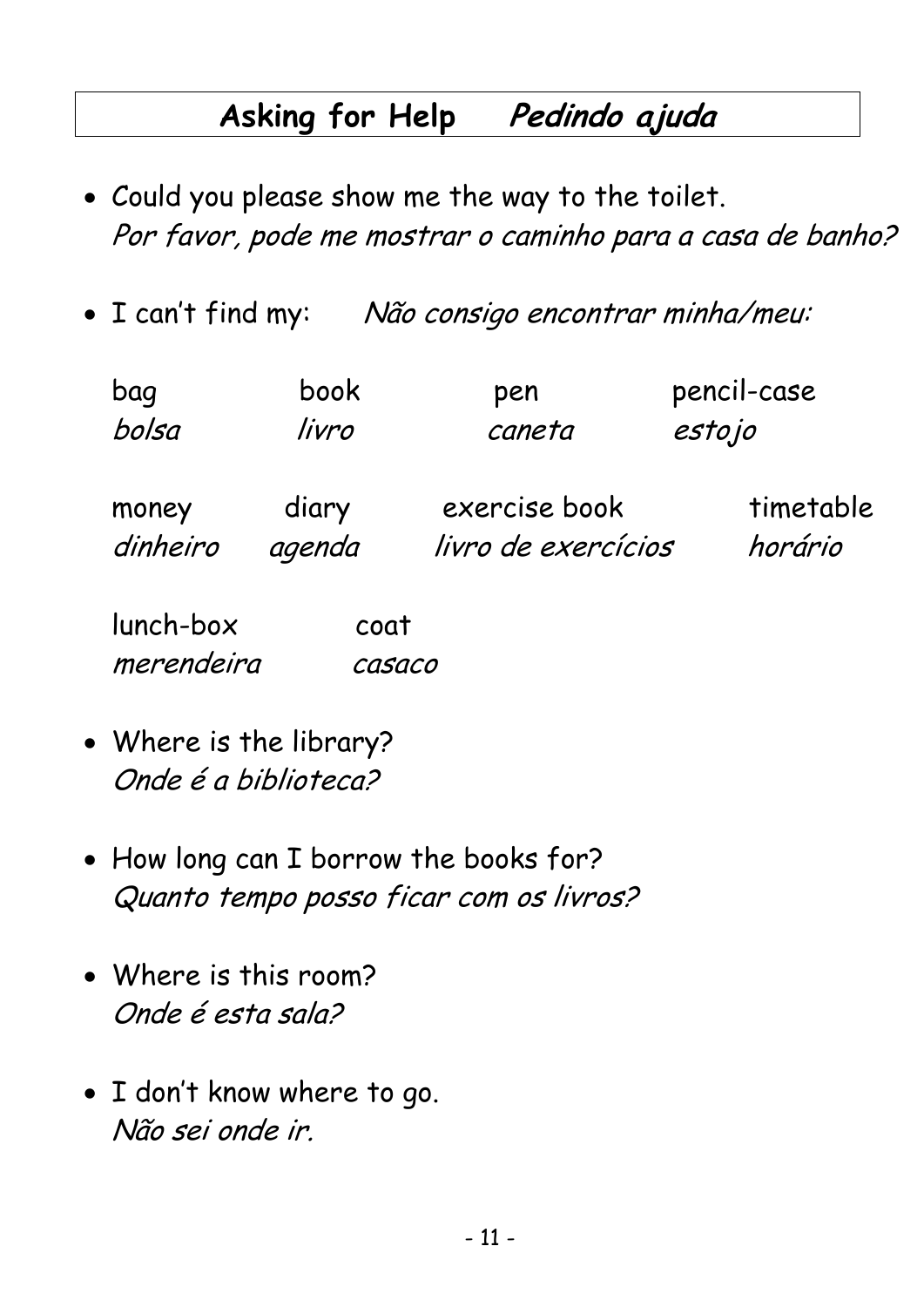## **Question Words Fazendo Perguntas**

- How? Como?
- What? Que?
- When? Quando?
- Where? Onde?
- Which? Qual?
- Who? Quem?
- Whose? De quem?
- Why? Por que?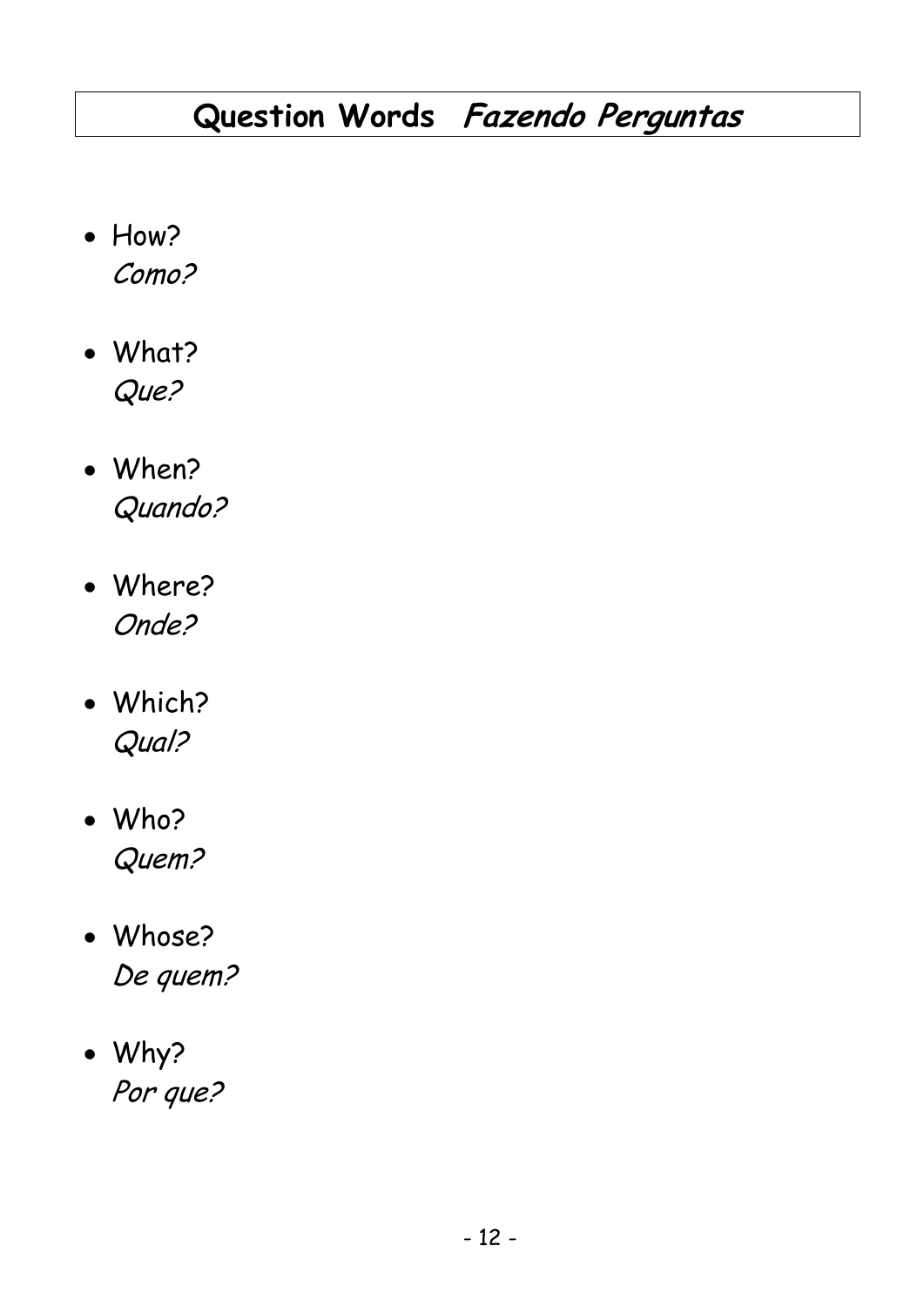### **Using a Dictionary Usando um dicionário**

- Do you know the English alphabet? Você conhece o alfabeto inglês?
- Do you know how to use a dictionary? Sabe usar o dicionário?
- Do you have an English / Portuguese dictionary? Tem um dicionário ingles/português?
- Write the meanings next to each word. Escreva os significados ao lado de cada palavra.
- Do you have a dual language dictionary at home? Tem um dicionário bilíngue em casa?
- Keep a dictionary on your desk in class every day. Mantenha um dicionário na sua mesa durante as aulas todos os dias.
- You will need a dictionary for homework. Vai precisar de um dicionário para o trabalho de casa.
- Find the meanings of these words in the dictionary and write them down. Ache os significados destas palavras no dicionário e escreva-os.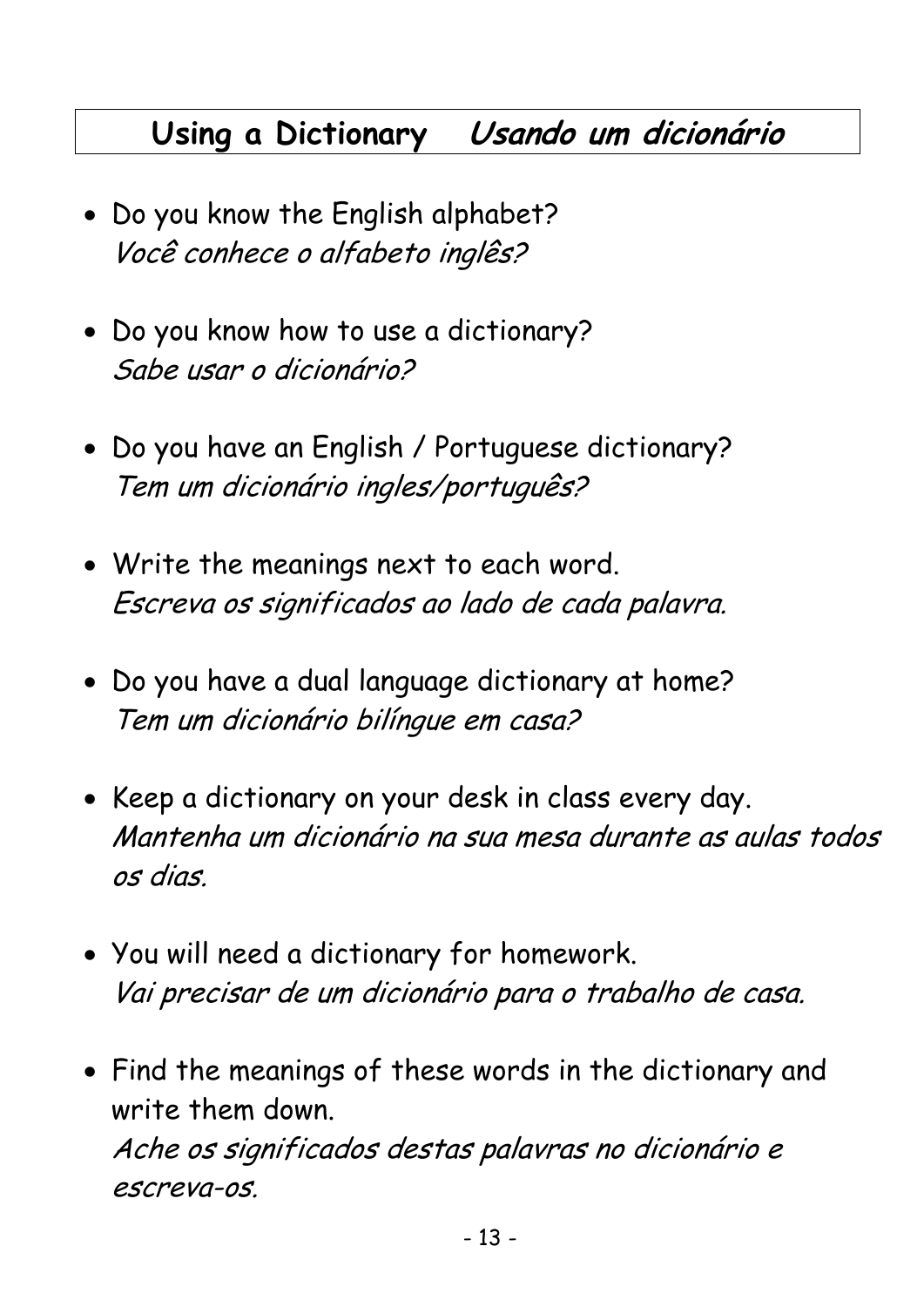- Write the meanings in Portuguese. Escreva os significados em português.
- Write the meanings above the words on the worksheet. Escreva os significados acima das palavras na folha.
- This is a word book for you to write useful English words in. Este é um livro de palavras para você escrever palavras úteis em inglês.
- We will write the words in alphabetical order. Vamos escrever as palavras em ordem alfabética.
- You must keep this word-book with you in class and look up meanings when you need to. Precisa manter este livro de palavras com você durante as aulas e procurar os significados que precisa.
- We will make a list of important words for each topic. Vamos fazer uma lista de palavras importantes para cada tópico.
- When you study this topic in class, you can look up meanings in the list of topic words. This will be easier than finding words in the dictionary.

Quando estudar este tópico em aula, pode olhar os significados na lista de palavras. Assim será mais fácil do que achar as palavras no dicionário.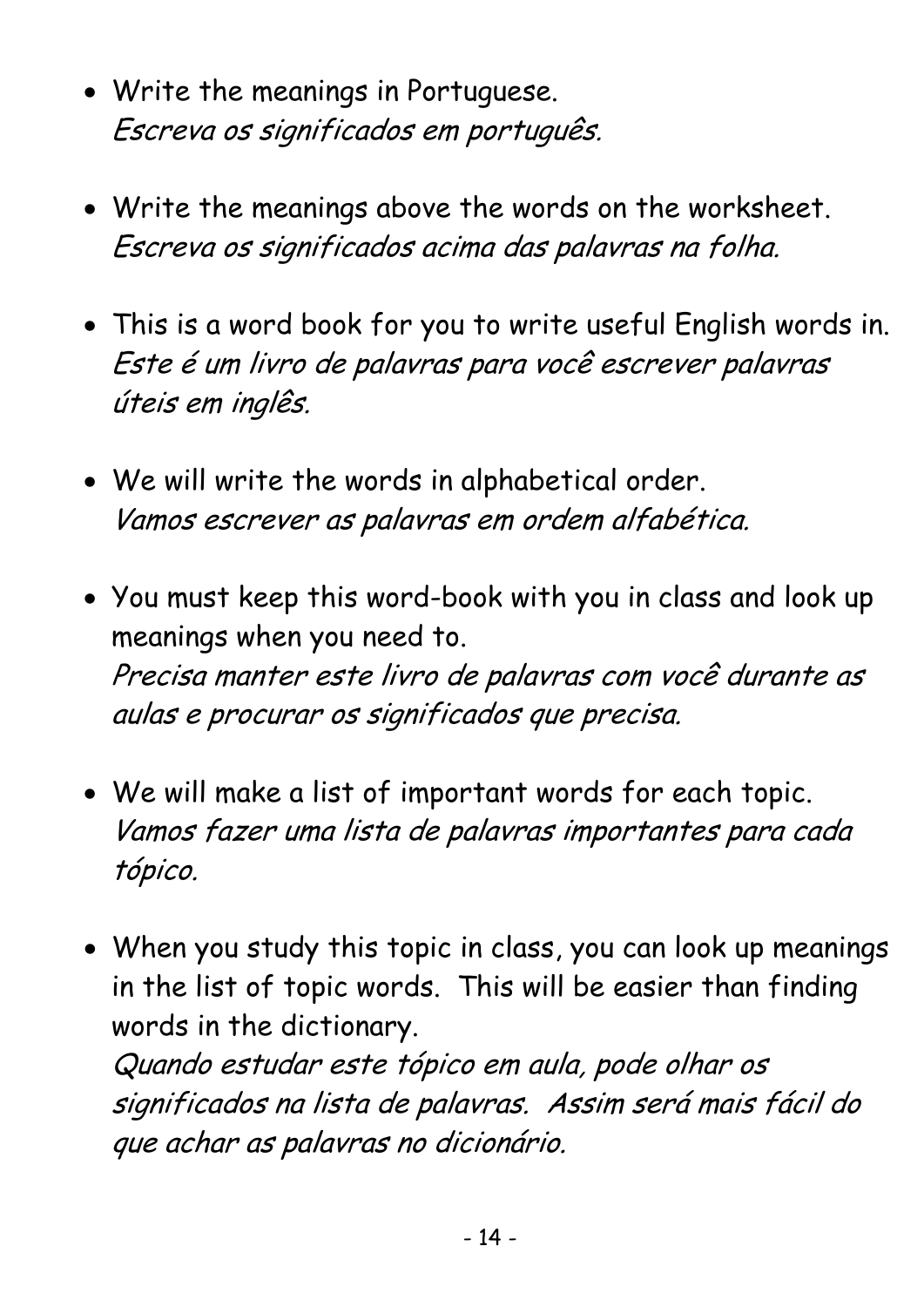### **Classroom Instructions Instruções na sala de aula**

- Read this. Leia isto. Copy this. Copie isto.
- Say it in English / Potruguese. Diga isto em inglês/português.
- Do you know this word? Conhece esta palavra?
- Repeat after me. Repita depois de mim.
- Recorte esta figura. Colora esta figura.
- Paste it in your book. Cole-o/Cole-a no seu livro.
- Have you studied this before? Já estudou isto antes?
- Did you understand this? Compreendeste isto?
- Ask for help if you don't understand. Peça ajuda se não compreender.
- Put these in order. Coloque isto em ordem.

• Cut out this picture. • Colour in the picture.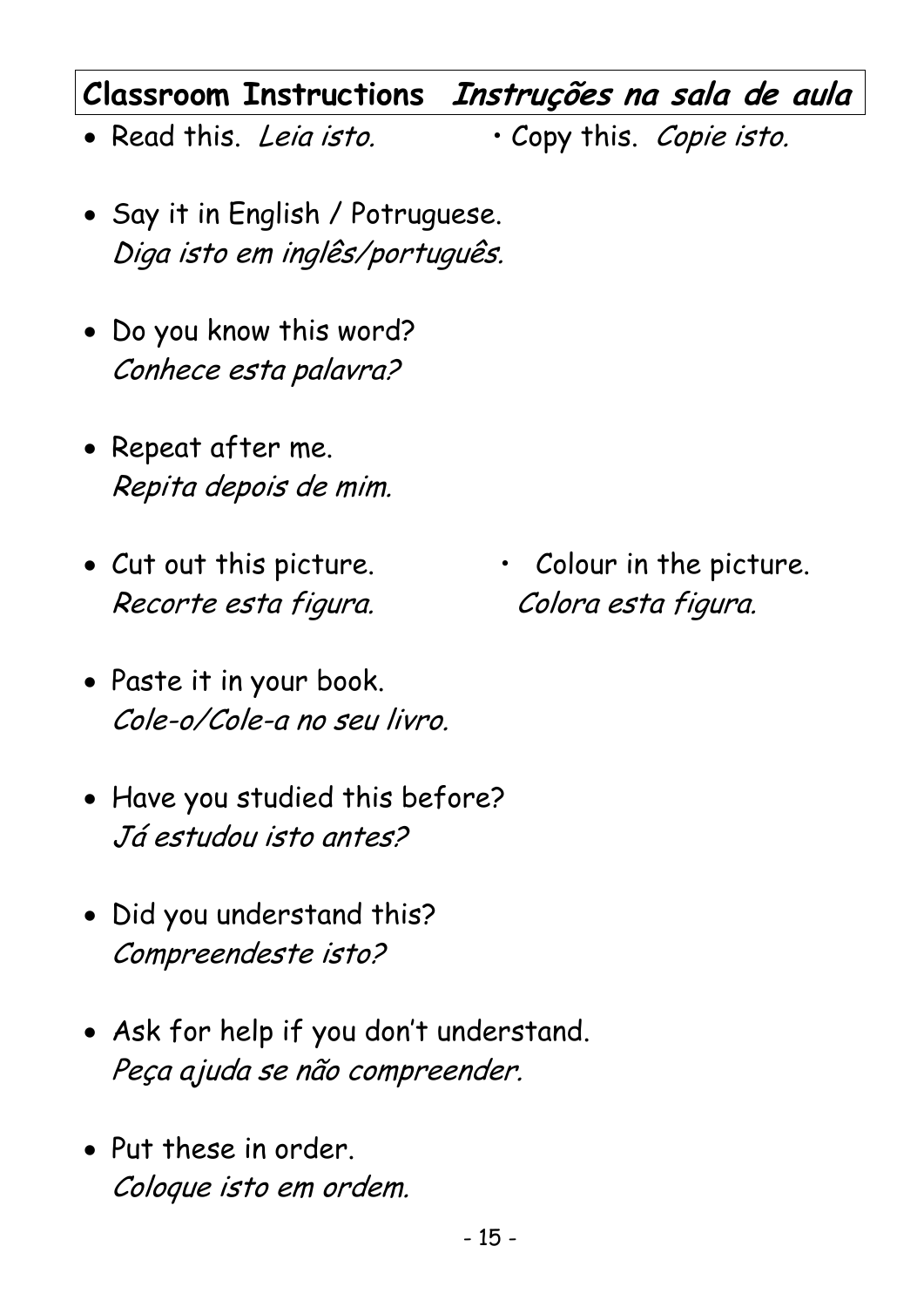- Copy this into your exercise book. Copie isto no seu de exercícios.
- Where is your list of topic words? Onde está sua lista de palavras?
- Find the meanings of the marked words and write them alongside in Portuguese. Ache os significados das palavras marcadas e escreva-os ao lado em português.
- Where is your: Onde está o seu/a sua:
	- Dictionary word book reading book dicionário livro de palavras livro de leitura

| PE Kit                   | diary | planner      |
|--------------------------|-------|--------------|
| deeducação física agenda |       | planejamento |

exercise book livro de exercícios

- Draw a diagram and label it. Write the words in the correct place in both English and Portuguese. Desenhe um diagrama e escreva as legendas. escreva as palavras no local correcto em inglês e em português.
- Write the story in Portuguese. Escreva a história em português.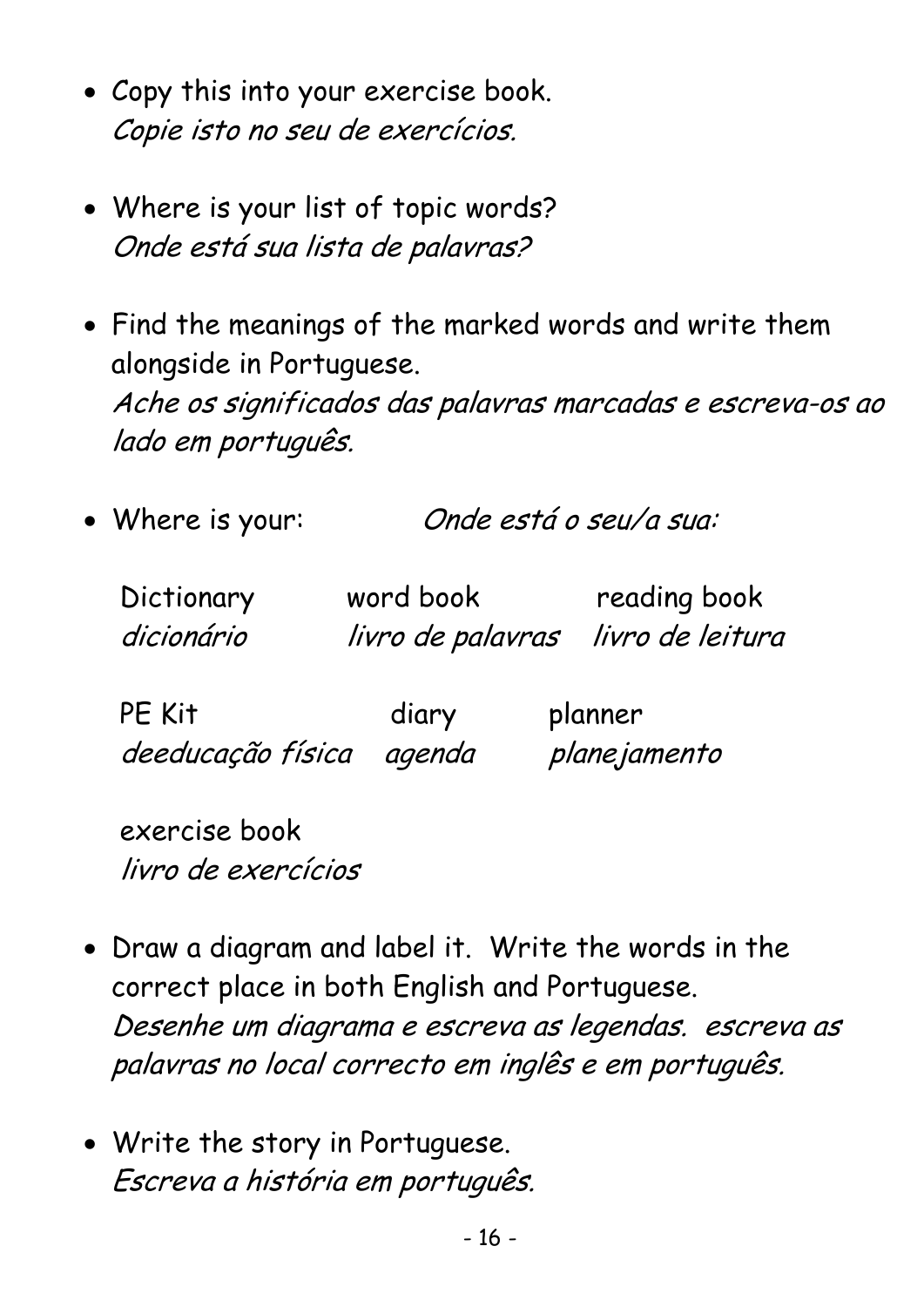### **Homework Trabalho de casa**

- You will get homework every \_\_\_\_\_\_\_\_\_\_\_\_\_\_\_. Terá um trabalho para casa toda \_\_\_\_\_\_\_\_\_\_.
- Write it down in your homework diary / planner. Escreva na sua agenda de trabalho.
- This is for homework. Bring it to school on \_\_\_\_\_\_\_\_\_\_. Isto é para casa. Traga para a esscola na \_\_\_\_\_\_\_\_\_\_.
- Finish this at home and give it to me on \_\_\_\_\_\_\_\_\_\_\_\_\_. Termine em casa e dê-me na \_\_\_\_\_\_\_\_\_\_\_\_\_\_\_\_.
- Do you understand what you have to do? Compreendeste o que tens de fazer?

inglês.

- Can somebody at home help you with this work? Alguém na sua casa pode ajudá-lo com este trabalho?
- Ask your \_\_\_\_\_\_\_\_\_\_\_ to explain this to you. We will do this in class on \_\_\_\_\_\_\_\_\_\_\_\_\_\_. Peça para seu/sua \_\_\_\_\_\_ explicar isto para você. Vamos fazer isto em aula na \_\_\_\_\_\_.
- Ask your \_\_\_\_\_\_\_\_\_\_\_\_\_\_ to help you to translate this into English. Peça para seu/sua \_\_\_\_\_\_\_ ajudá-lo a traduzir isto para o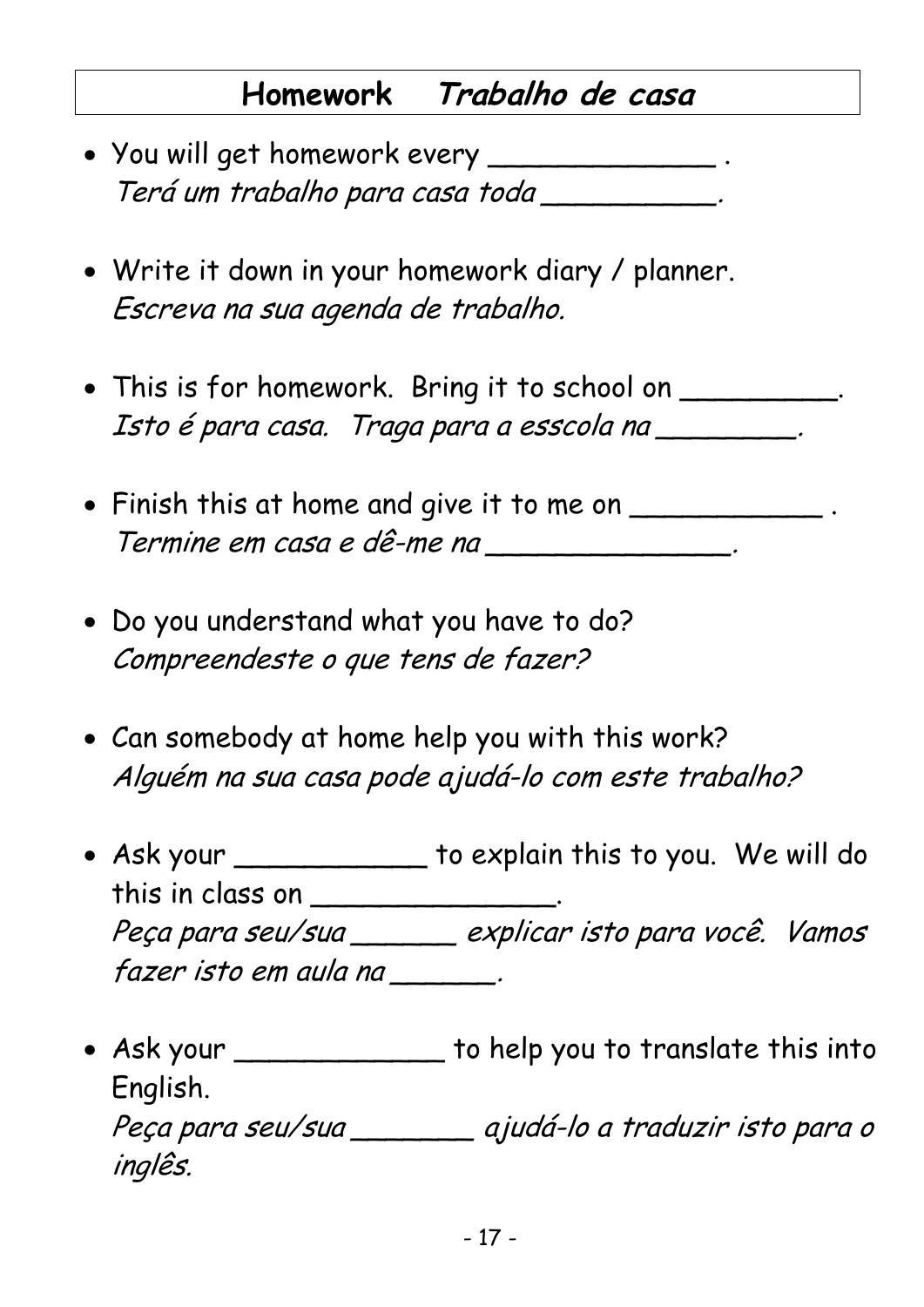## **Asking about Homework Perguntando sobre o trabalho de casa**

- What should I do for homework? O que tenho de fazer em casa?
- I don't understand the homework task. Não compreendi o trabalho de casa.
- I couldn't do the homework because I didn't know what to do. Não pude fazer o dever porque não sabia o que era para fazer.
- My family cannot help me with this homework. Minha família não pode me ajudar com este trabalho de casa.
- I have done this homework. Who should I give it to? Fiz este trabalho de casa. Para quem devo dá – lo?
- I forgot to bring my homework to school. Esqueci de trazer meu trabalho de casa para a escola.
- When is the homework for? Este trabalho de casa é para quando?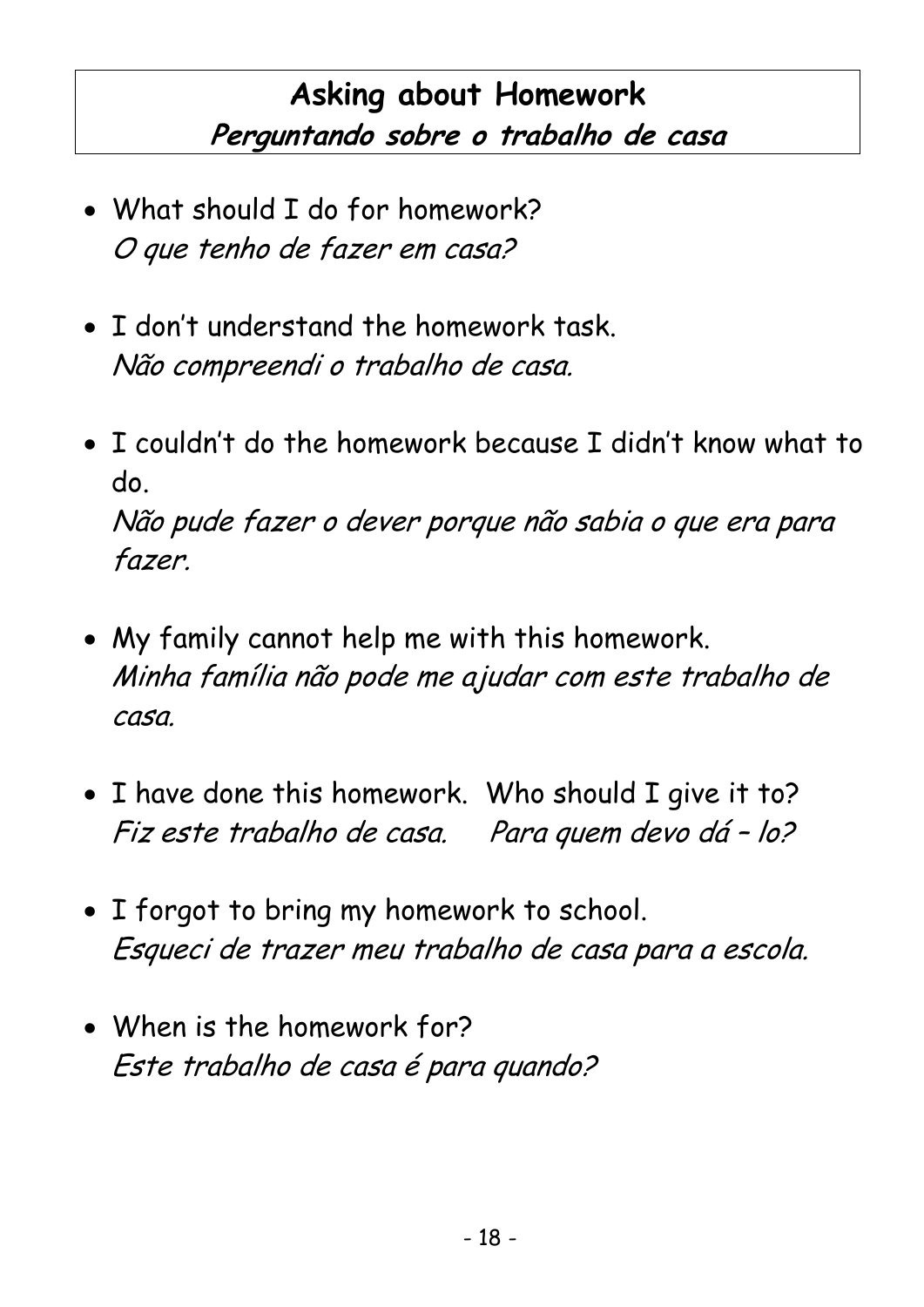| Monday        | Tuesday           | Wednesday    |
|---------------|-------------------|--------------|
| segunda-feira | terça-feira       | quarta-feira |
| Thursday      | Friday            | Saturday     |
| quinta-feira  | sexta-feira       | sábado       |
| Sunday        | yestreday         | today        |
| Domingo       | ontem             | hoje         |
| tomorrow      | last week         | this week    |
| amanhã        | na semana passada | esta semana  |

next week a semana que vem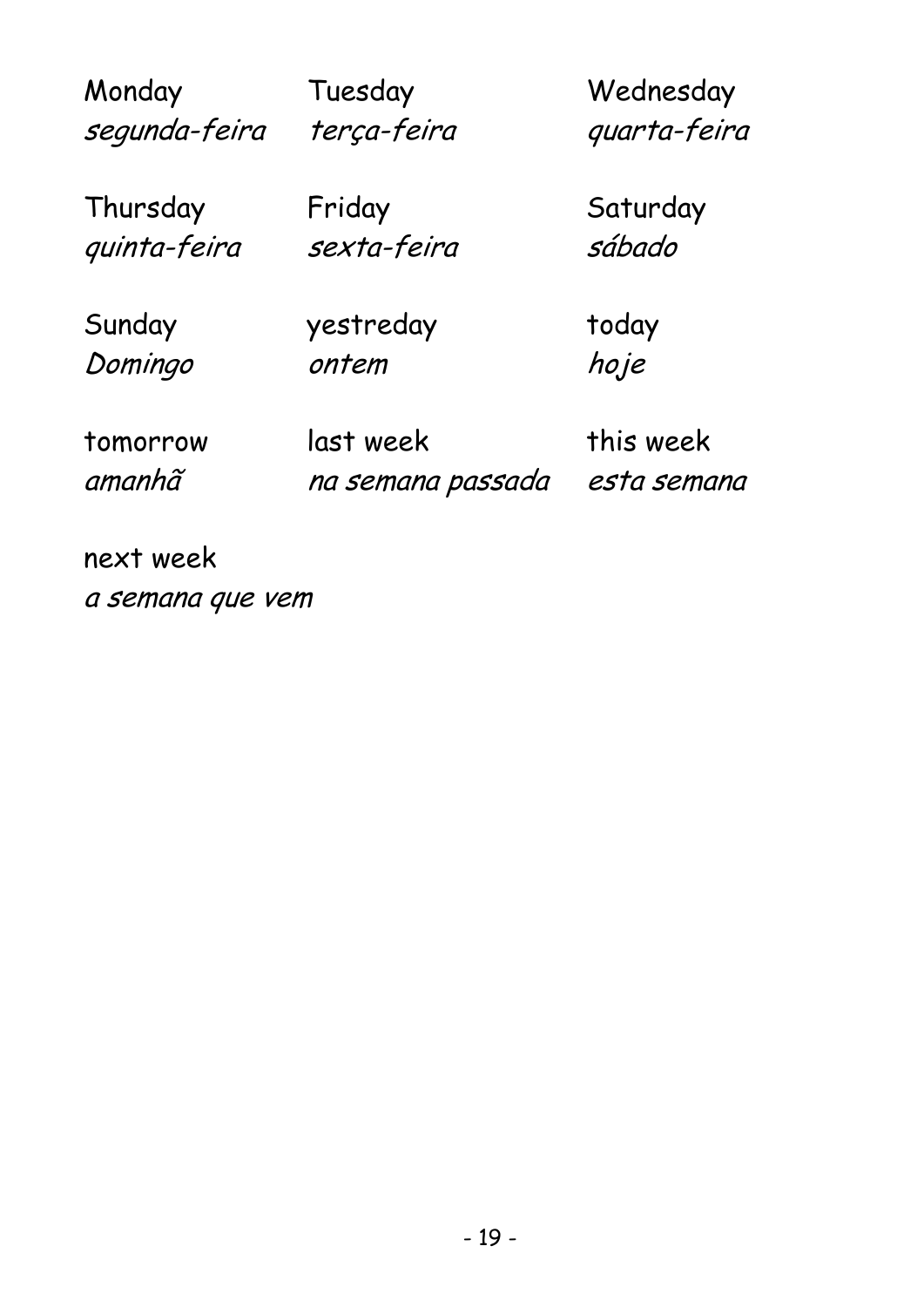### **For the Pupil Para o aluno**

#### **Feeling unwell**

- I am not feeling well. Não me sinto bem.
- I want to call my mum / dad / aunt. Quero chamar minha mãe/meu pai/minha tia.
- I would like to go home. Quero ir para casa.
- My head is hurting. Minha cabeça dói.
- My stomach is hurting.  $\cdot$  T am hungry. Meu estômago dói. Estou com fome.
- I need a drink of water. Preciso beber um pouco de água.
- I am feeling cold. Sinto frio.
- I am feeling home-sick. Estou com suadade de casa.
- I fell over and hurt myself. Caí e machuquei-me.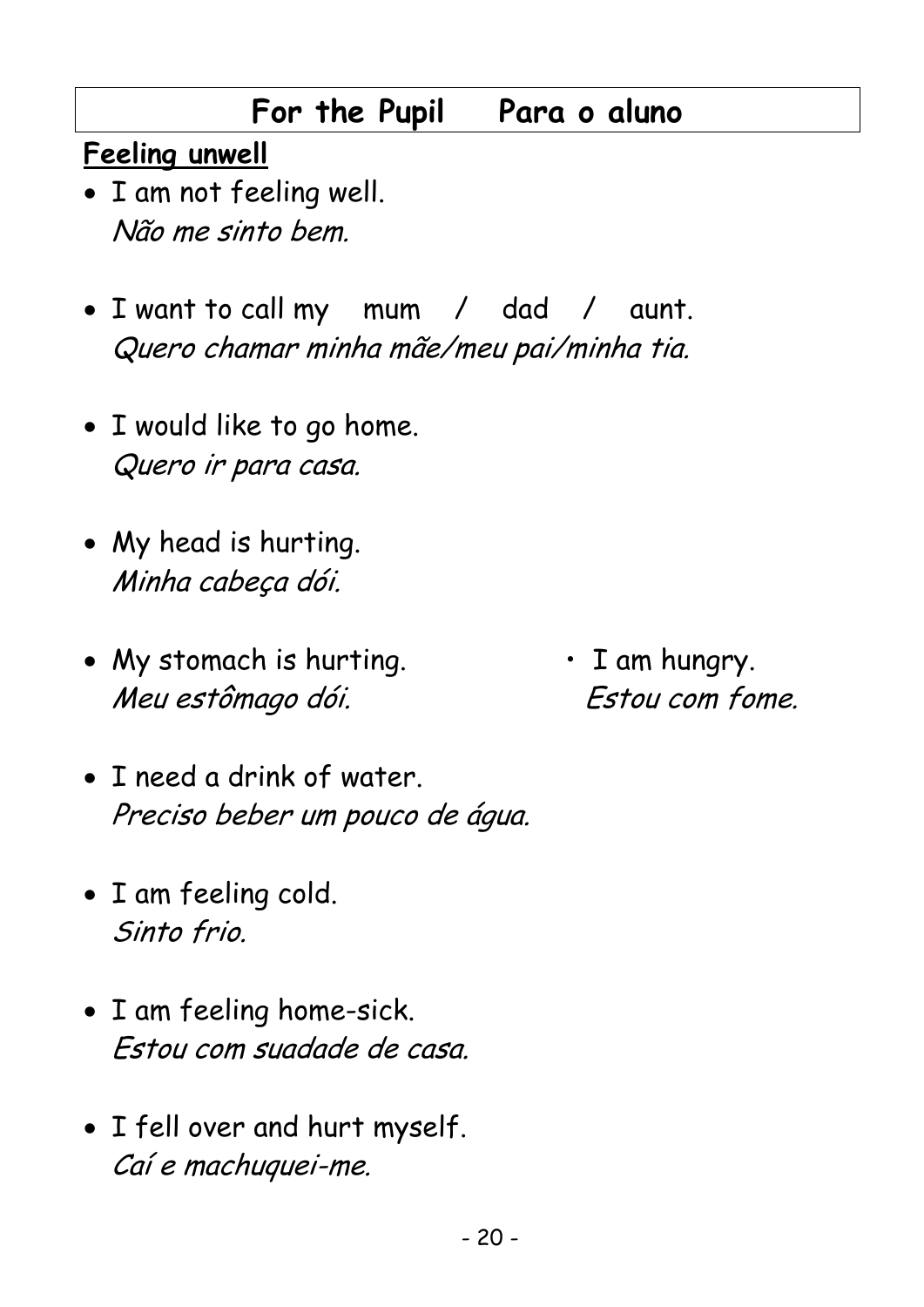#### For the Pupil Para o aluno

#### **Bullying Intimidação**

- A boy / a girl / some pupils are teasing me. Um menino/uma menina/alguns alunos estão me provocando.
- $\mathcal{L}$  is making fun of my name. \_\_\_\_\_\_\_\_\_\_\_\_\_\_\_\_está fazendo piada com meu nome.
- Some pupils are being nasty to me at lunchtime / during break / in the class. Alguins alunos estão sendo desagradáveis comigo na hora do almoço/ na hora do intervalo/ na aula.
- I don't know who these pupils are. Não sei quem são estes alunos.

| push     | hurt       | shout    | ignore  |
|----------|------------|----------|---------|
| empurrar | machucar   | gritar   | ignorar |
| laugh    | call names | tease    | hit     |
| rir      | xingar     | provocar | bater   |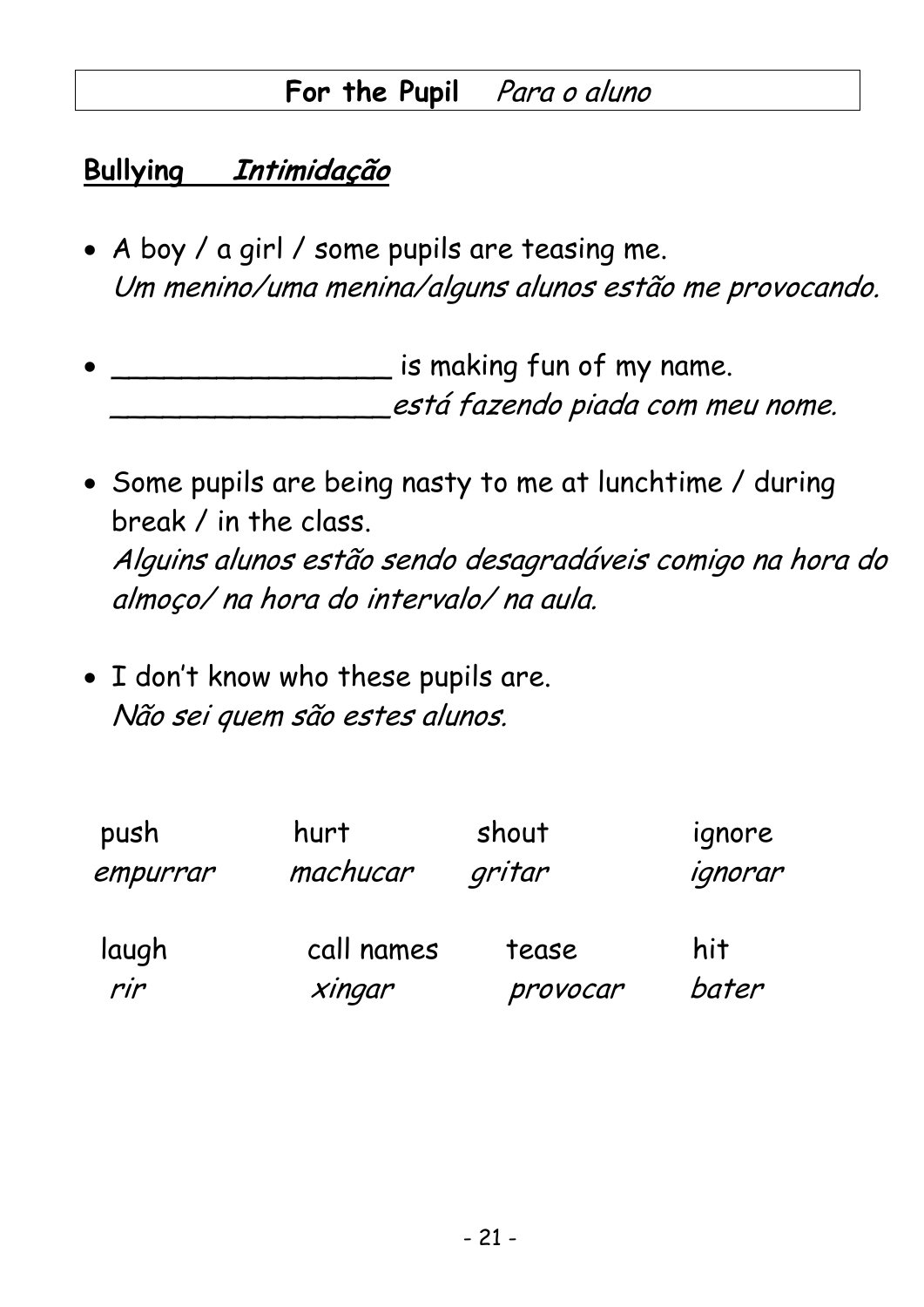#### **School Trip Passeio escolar**

- Your class will be going on a school trip \_\_\_\_\_\_\_ A turma fará um passeio \_\_\_\_\_\_\_\_\_\_\_\_\_\_.
- The trip is to a: O passeio é para um / uma:

 science museum history museum museu de ciências museu de história

exhibition theatre exposição teatro

historical building historical building prédio histórico uma cidade

- This letter is about the school trip. Take this letter home and show it to your mum / dad / aunt. Esta carta é sobre o passeio. Leve esta carta para casa e mostre-a à sua mãe / seu pai / sua tia.
- Ask your mum / dad / aunt to sign the letter to say that you can go on the trip. Bring this back to school and give it to the teacher.

Peça para sua mãe /seu pai / sua tai assinar a carta para dizer que você pode fazer o passeio. traga esta carta de volta para a escola e dê a carta para o professor/ a professora.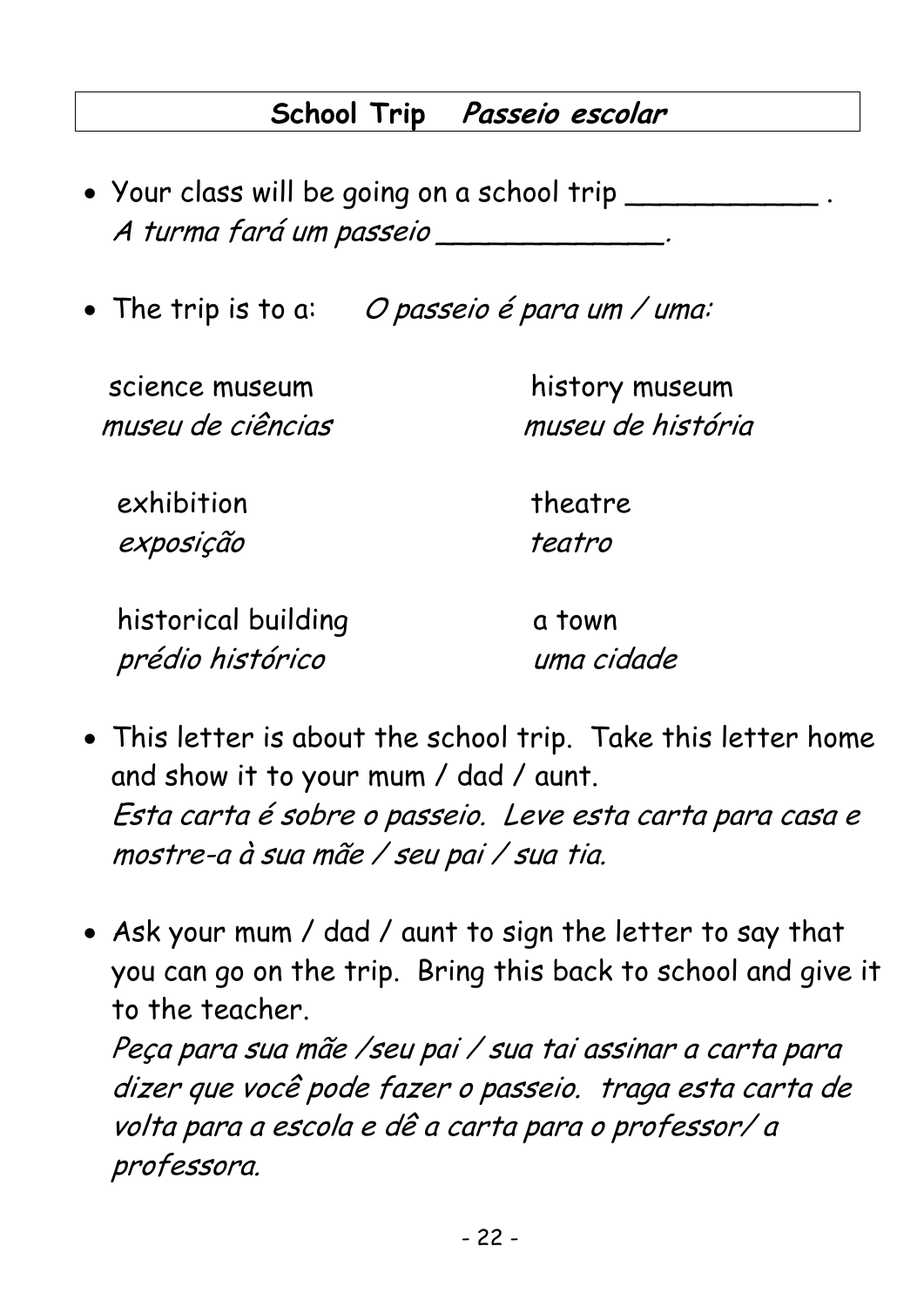- You will not be able to go unless your parent or aunt signs the letter. Você não poderá ir a não ser que seus pais ou tia assine a carta.
- You will travel by coach / train. Você irá viajar de autocarro / de comboio.
- The coach will leave the school at \_\_\_\_\_\_\_\_\_\_\_\_\_\_ and return at \_\_\_\_\_\_\_\_\_\_\_\_\_\_\_\_\_\_\_ . O autocarro sairá da escola às \_\_\_\_\_ e retotnará às \_\_\_\_\_.
- You will need to be in school by \_\_\_\_\_\_\_\_\_\_\_ . Você precisa estar na escola antes das \_\_\_\_\_.
- The children will be taking some money along to spend. You can take £ \_\_\_\_\_\_\_ . As crianças trarão um pouco de dinheiro para gastar. Pode trazer \_\_\_\_\_\_\_ libras.
- You will be able to buys drinks and snacks on the trip. Pode comprar bebidas e lanches no passeio.
- You will need to take a packed lunch along. Pode trazer um lanche de casa.
- Bring a: raincoat / jacket / umbrella. Traga um/uma capa de chuva / casaco / guarda-chuva.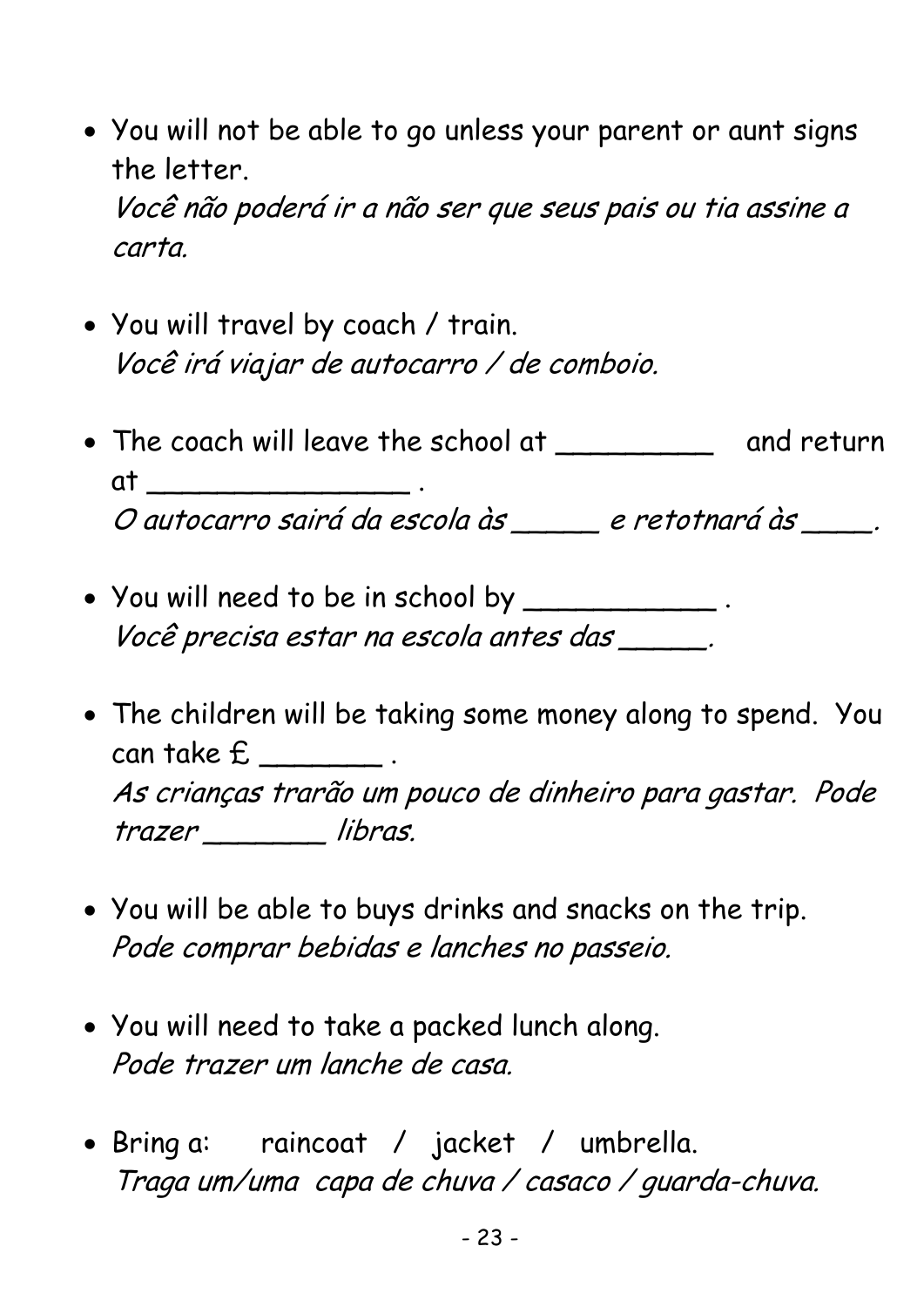#### **School Holidays Férias escolares**

- There are holidays at the end of each term. Há férias no final de cada trimestre.
- Term starts on \_\_\_\_\_\_\_\_\_\_\_. O trimestre começa no dia \_\_\_\_\_\_\_\_\_.
- Term finishes on \_\_\_\_\_\_\_\_\_\_. O trimestre termina no dia \_\_\_\_\_\_\_\_.
- Come to school on \_\_\_\_\_\_\_\_\_\_. Venha para a escola no dia \_\_\_\_\_\_\_.
- Next week is half-term. School will be closed. A próxima semana é férias do meio do trimestre. A escola estará fechada.
- School will start again on \_\_\_\_\_\_\_\_\_\_. A escola recomeça no dia \_\_\_\_\_\_\_\_\_\_\_.
- \_\_\_\_\_\_\_\_\_\_\_\_\_ is a holiday. \_\_\_\_\_\_\_\_\_\_\_\_\_ é feriado.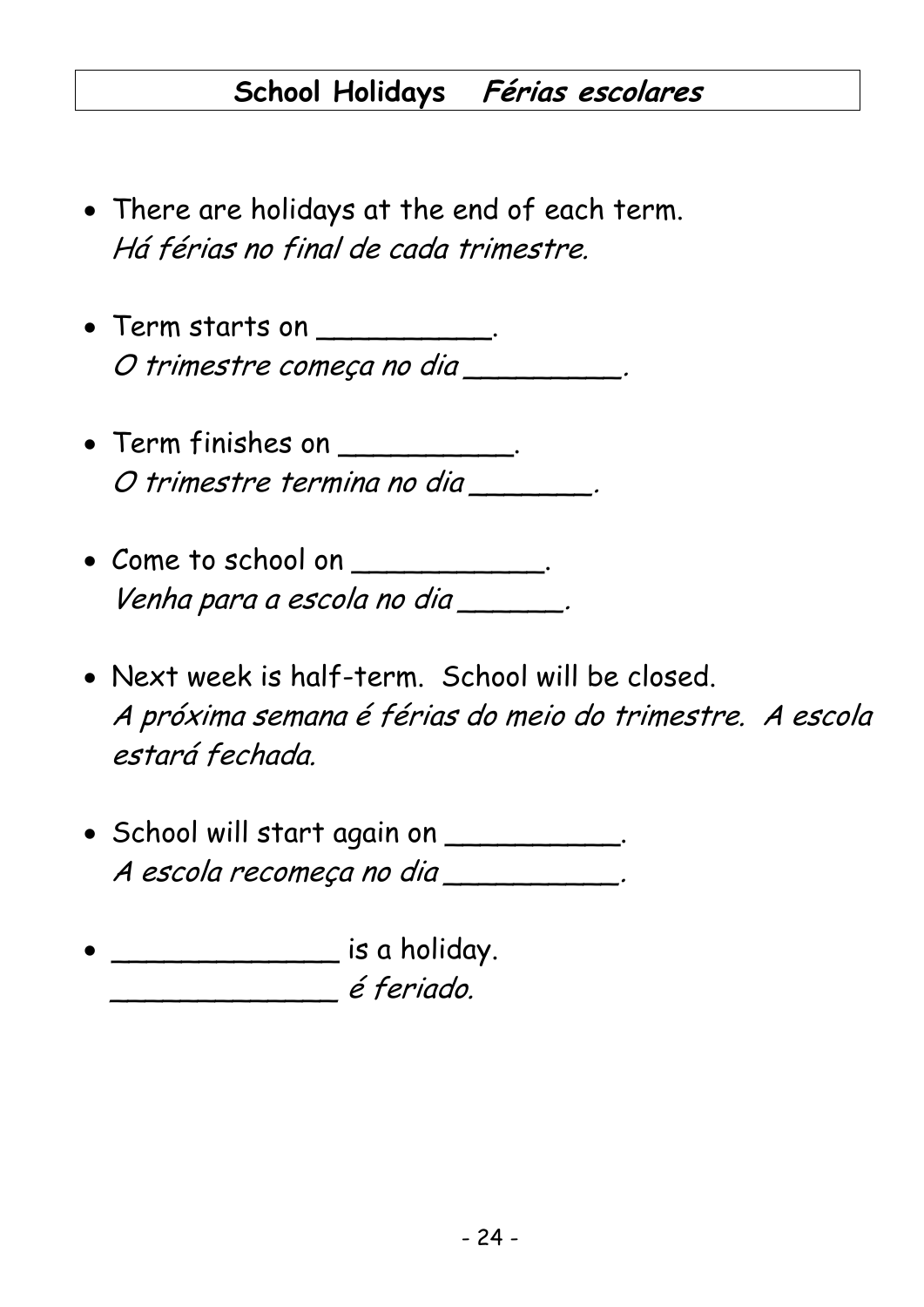• School will be closed for: A escola estará fechada por:

| 1 week   | 2 weeks   | 6 weeks   |
|----------|-----------|-----------|
| 1 semana | 2 semanas | 6 semanas |

 $\frac{1}{\sqrt{1-\mu}}$  is a non-uniform day. It is a special day when the pupils don't wear their uniform to school. \_\_\_\_\_\_\_\_\_ é um dia sem uniforme. É um dia especial quando os alunos não vestem seus uniformes na escola.

| Spring term                        | Summer term                           |
|------------------------------------|---------------------------------------|
| Trimestre da primavera             | Trimestre do verão                    |
| Autumn term                        | Easter holidays                       |
| Trimestre do outono                | Férias da Páscoa                      |
| Summer holidays<br>Férias de verão | Christmas holidays<br>Férias do Natal |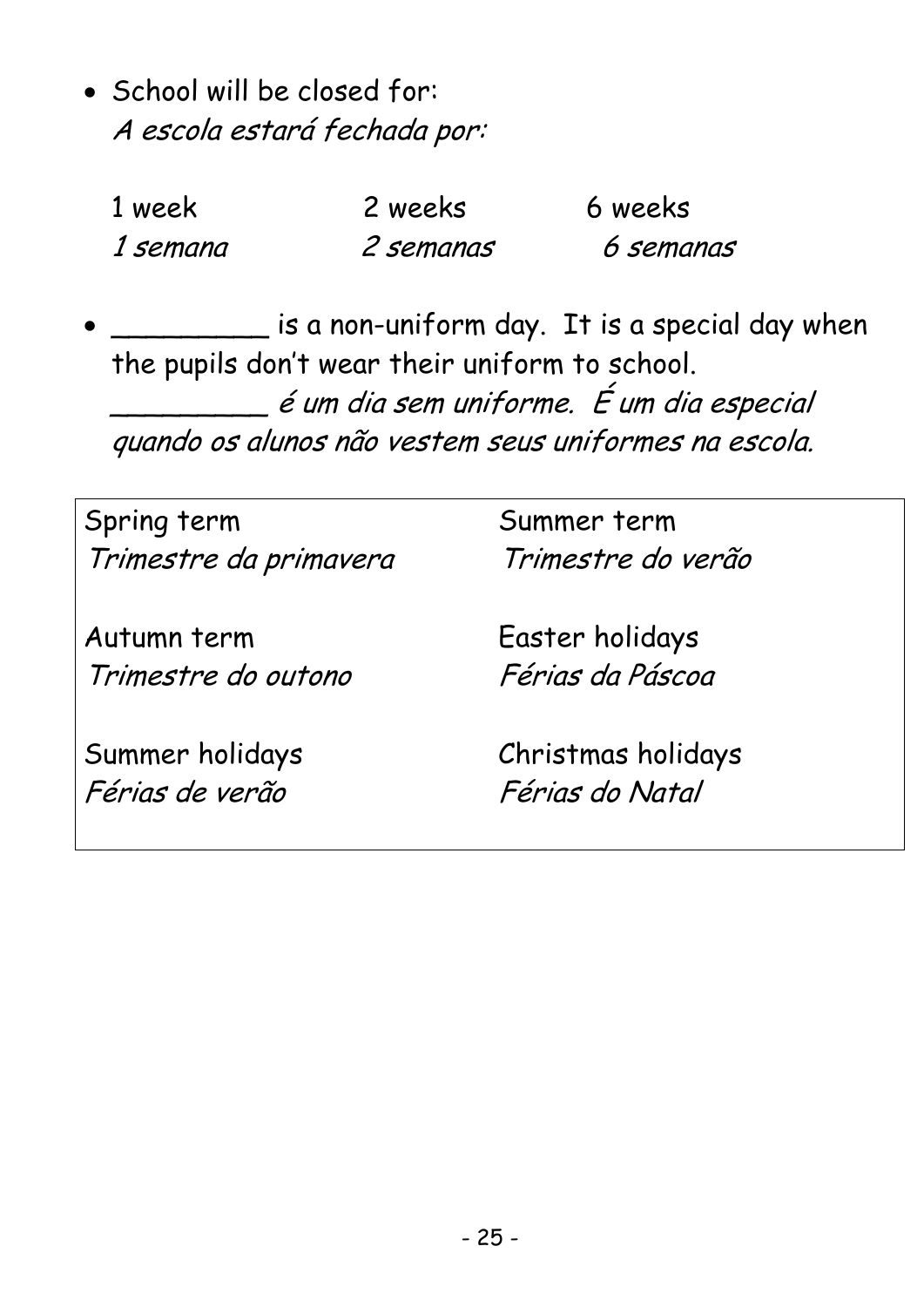| Notes Notas |  |
|-------------|--|
|             |  |
|             |  |
|             |  |
|             |  |
|             |  |
|             |  |
|             |  |
|             |  |
|             |  |
|             |  |
| .           |  |
|             |  |
|             |  |
|             |  |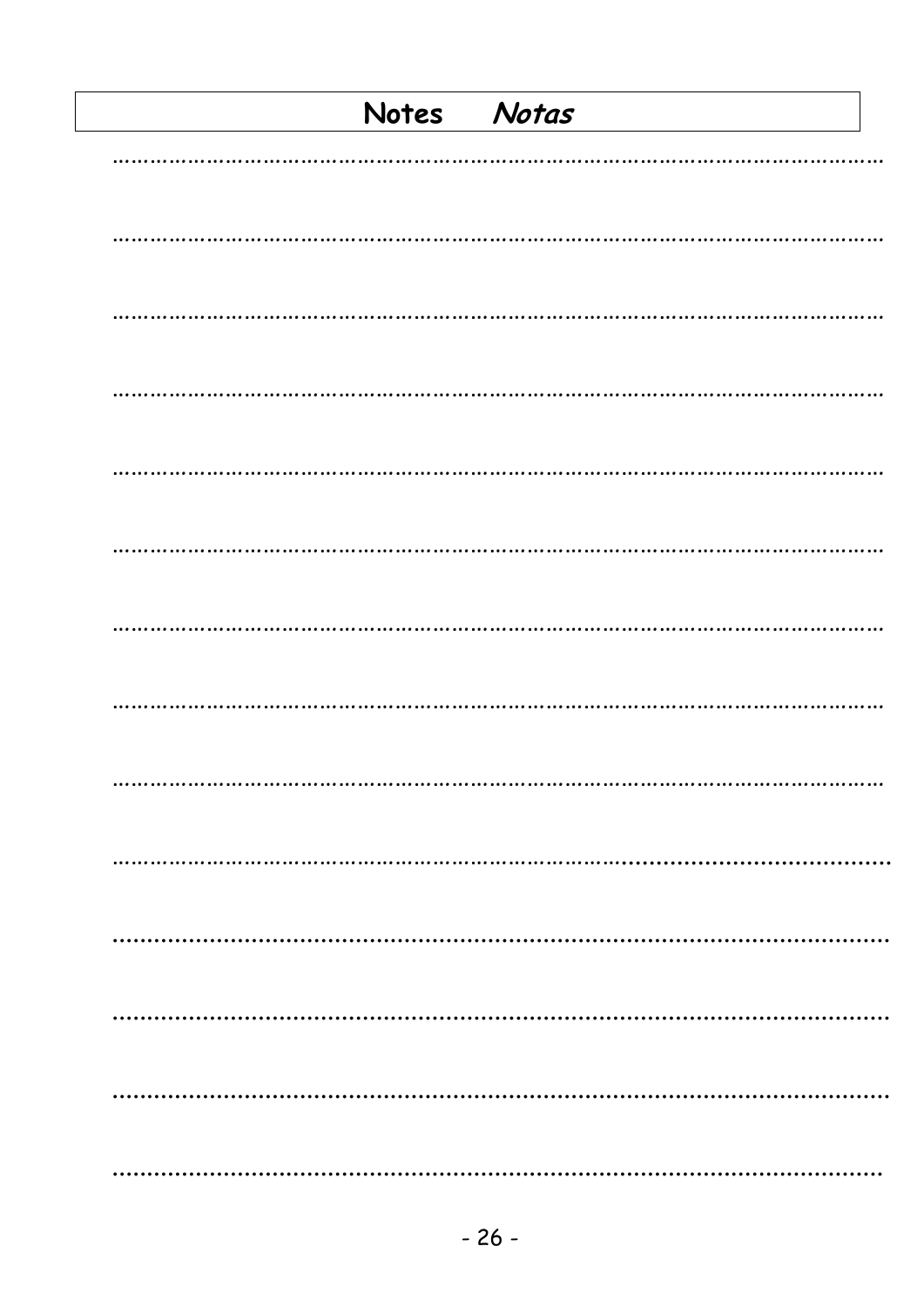#### Notes Notas